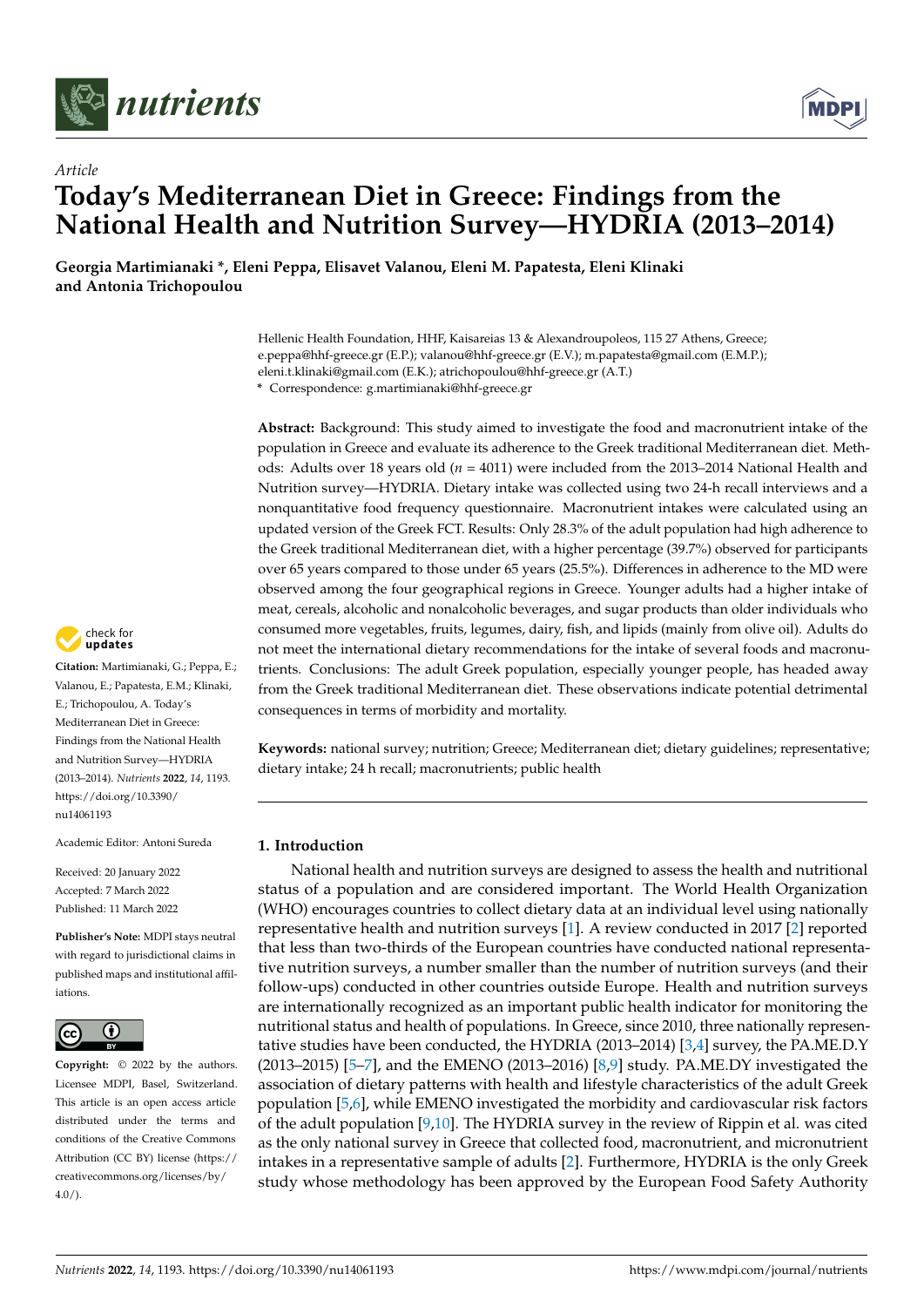(EFSA) and has been further adapted in two new studies: the EFSA Support on 780 individuals aged 10 to 74 years old in the context of the pan-European Food Consumption Survey, "What's on the Menu in Europe?" (EU Menu) [\[11\]](#page-13-0), and the Pilot HYDRIA-children on children aged 3 months to 10 years in Greece [\[12\]](#page-13-1).

The nutritional status of population can be assessed either through the estimation of individual food and nutrient intakes and/or through the adherence to dietary patterns. The last study assessed of the changes in the nutritional behaviour of Greeks at a population level was the Greek EPIC (European Prospective Investigation into Cancer and Nutrition) cohort, which was held for 14 years (1997–2011). The findings of 23,505 participants reported an increase in the consumption of vegetables, fruits, and fish/seafood over the years, and a decrease in dairy products, nuts, cereals, and meat consumption, while no prevailing trend was found or observed for legume consumption [\[13\]](#page-13-2). Some studies have also investigated the adherence of subpopulations to dietary patterns in Greece, with emphasis given to the Mediterranean diet (MD) [\[14](#page-13-3)[–16\]](#page-13-4). The MD pattern includes the dietary habits traditionally followed by the populations living around the Mediterranean Sea, with numerous well-established benefits for the health of the inhabitants. In brief, the Greek traditional MD is characterized by high intakes of fruits and nuts, vegetables, legumes, cereals, and olive oil; moderate intakes of fish, dairy products (mainly yoghurt and cheese), and alcohol (especially wine during meals); and a low intake of meat [\[17\]](#page-13-5).

To the best of our knowledge, there are no other studies that described the usual food consumption for a large variety of food groups and nutrients and that are directly comparable to those of other European countries, as well as the adherence to the MD in a representative sample of the adult population in Greece. The HYDRIA survey collected representative comparable data across EU Member States using standardized procedures in order to provide conclusions and useful observations on population health and related key risk factors, such as the nutritional status of a population as a whole or of specific population groups, and at the same time to fill the gap in providing data on reports requested by international organizations. The present paper aims to describe the dietary habits, including usual energy, food, and macronutrient intakes, of adult men and women living in Greece and the population's adherence to the Greek traditional Mediterranean diet overall and by age groups.

# **2. Materials and Methods**

The study design for the HYDRIA survey followed the recommendations of the European Health Examination Survey (EHES) [\[18\]](#page-13-6) and the European Food Safety Authority (EFSA) [\[19\]](#page-13-7) for the collection of health and dietary data at a national level, allowing for intercountry comparisons. It was conducted according to the guidelines in the Helsinki declaration and national legislation on the protection of individual data. All individuals signed informed consent prior to the study initiation.

Eligible individuals were men and women aged 18 years and over residing permanently in Greece based on the latest Greek general census (2011). A two-stage stratified random sampling scheme was applied, with the primary sampling unit being the municipality/local community (first stage) and the final unit being the individual (second stage) for to select the HYDRIA representative survey sample. The HYDRIA survey sampling frame covered all the 51 prefectures of the 13 regions of the country [\[3\]](#page-12-2).

The data collection included interviewer-administered questionnaires on sociodemographic and lifestyle characteristics, and medical history, while measurements of blood pressure, somatometric characteristics, and blood samples were collected by health professionals. Study centres, mainly including health care facilities close to the residences of individuals, were used for the data collection. The data collection started in June 2013 and was completed in December 2014. Overall, 1873 men and 2138 women, aged 18 to 94 years old, participated in the HYDRIA survey, with a 50% response rate. Details for the design, methodology, and data collection of the HYDRIA survey have been described elsewhere [\[3](#page-12-2)[,4\]](#page-12-3).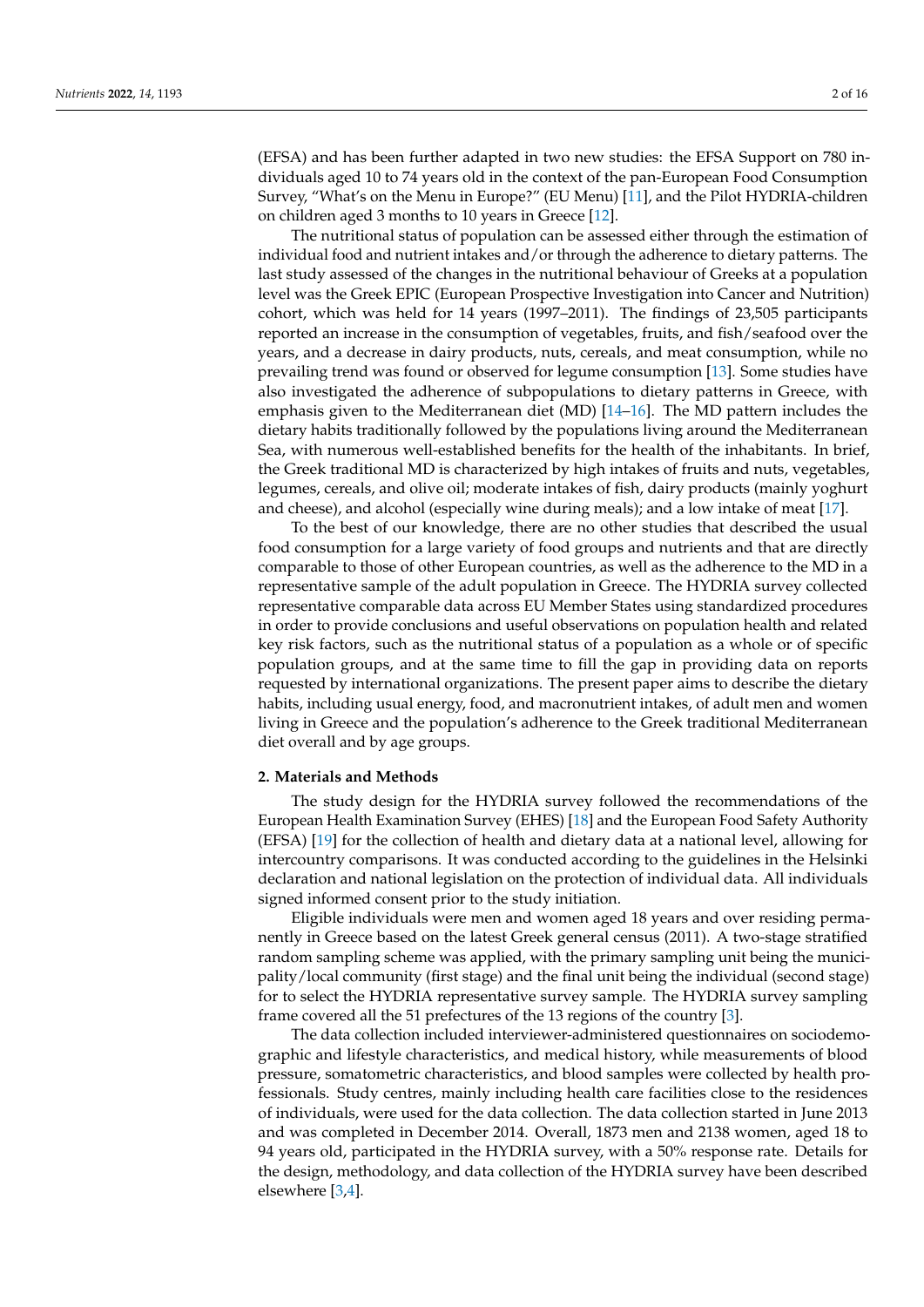Dietary intake was collected using two nonconsecutive 24 h dietary recalls (24-HDR) per participant and a nonquantitative food frequency questionnaire (food propensity questionnaire, FPQ). The two 24-HDRs were distributed over seasons (in group level) and days of the week to control variations in food consumption. The first 24-HDR (face-toface interview) was carried out on the first day of the participants' examination, while the second 24-HDR (by telephone) was performed approximately 15 to 30 days after the first recall. During a 24-HDR, participants were asked to report in detail all the food and beverages they had consumed the previous day. In addition, questions were asked about food preparation practices, types of foods (e.g., type of fat used during cooking, type of milk), and the amounts consumed. The 24-HDR data were collected by trained interviewers using a specially designed application, the HHF Nutrition Tool. The HHF Nutrition Tool included a food list, facets, and descriptors of food items that were in line with both the LanguaL™ Food Description Thesaurus [\[20\]](#page-13-8) and EFSA's FoodEx2 classification system. A validated food photography atlas with pictures of 170 food items and recipes in different portions, standard portions sizes of specific foods, and household measures were used to help participants quantify the food, drinks, and dishes consumed [\[21\]](#page-13-9).

In addition, participants were asked to report the frequency of consumption (never, less than 1 day per month, 1–3 days per month, 1 day per week, 2–3 days per week, 4–5 days per week, 6–7 days per week) of eighty-eight foods and dietary supplements in the previous year through an interviewer-administered, nonquantitative food frequency questionnaire (FPQ). The FPQ for the HYDRIA survey was developed and pilot-tested in the context of the PANEU project [\[22\]](#page-13-10).

All the collected data are inputted and stored electronically on the HHF central server anonymously and securely to protect participants' privacy. The HYDRIA survey data are protected under applicable national law and by approval from the Hellenic Data Protection Authority (HDPA, [www.dpa.gr,](www.dpa.gr) accessed on 9 January 2022) for the establishment and operation of a file registry of sensitive personal data under law N.2472/1997.

## *Statistical Analysis*

Individuals who did not participate in any of the two 24-HDRs (*n* = 60) were excluded from the analyses. For calculating the energy intake and macronutrients, the foods consumed were linked through the HHF nutrition tool to the HYDRIA Food Composition Table (H-FCT), which was created to accommodate the recorded consumption data. For this purpose, the existing FCT [\[23](#page-13-11)[,24\]](#page-13-12) was enriched with more food items, and nutrients were further expanded and updated. Under-reporters in the HYDRIA survey were identified as 31% of men and 35% of women based on Schofield et al. and Golberg et al. equations [\[25–](#page-13-13)[27\]](#page-13-14). For the calculation of under-reporters, we assumed a light physical activity level equal to 1.55 METs (based on metabolic equivalents) [\[28\]](#page-13-15), considering that more than 60% of participants reported a light physical activity in the HYDRIA survey. Under-reporters were not excluded from the present analyses because their exclusion could include bias [\[29\]](#page-13-16).

In the present analysis, we estimated the intake of energy and macronutrients (protein, glycaemic carbohydrates, dietary fibre, total fat, saturated fatty acids (SFA), monounsaturated fatty acids (MUFA), polyunsaturated fatty acids (PUFA), and alcohol) for the following thirteen food groups: vegetables (excluding potatoes), potatoes, legumes, fruits (without fresh fruit juices), cereals (including cereal products), dairy (including dairy products), meat (including meat products), fish (including seafood and fish products), eggs, fats and oils, nonalcoholic beverages, sugar and products, and alcoholic beverages, and eleven food subgroups: bread, pasta, rice, milk, yoghurt, cheese, poultry, red meat, olive oil, wine, and beer.

The usual mean intake of energy, food groups and subgroups, and macronutrients was estimated using the mean of the two individual corresponding 24-HDRs under the assumption that two or more 24-HDRs per person give unbiased estimates of the singleday intakes [\[30\]](#page-13-17). The usual mean intake of food items and macronutrients was further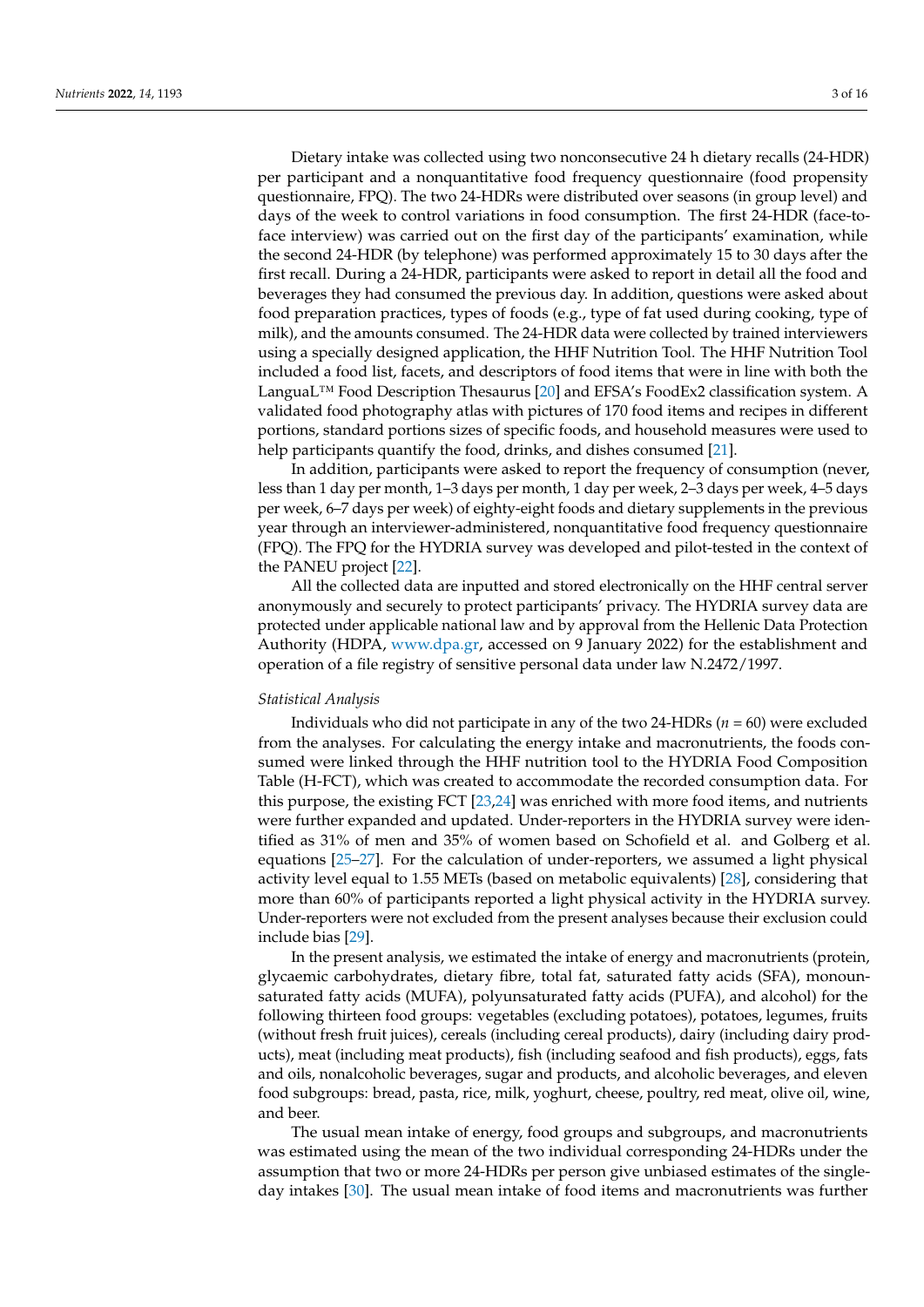energy-adjusted per 2000 kcal/day and expressed as a percentage contribution to the total energy intake (%EI), respectively, to evaluate their contribution to a diet with the same total energy intake and to compare subpopulations with different energy intakes.

To estimate the distribution (median, 25th, and 75th percentiles) of the usual intake of energy, food groups and subgroups, and macronutrients, we used the statistical method published by the National Cancer Institute (NCI, Betsheda, MD, USA) [\[30](#page-13-17)[–32\]](#page-13-18). The NCI method addresses biased estimates of other distribution values except for the mean due to the problem of within-individual variability from day-to-day variation in diet and other random sources of measurement error [\[30\]](#page-13-17). This method uses mixed-effects models to estimate the distribution of usual intake of single dietary components consumed on an almost daily basis by nearly everyone, such as nutrients, or episodically consumed components, such as foods, including a large proportion of zero intakes on any given day. A two-part model (considering the probability of consuming food on a particular day and the amount eaten on the consumption day) for repeated measures data with correlated random effects was used to estimate the usual intake distributions of all food items and alcohol, while a one-part model (considering only the amount eaten on a given day) was used to estimate the usual intake distributions of energy and macronutrients.

The adherence to the Greek traditional Mediterranean diet was assessed with a ninepoint score for the consumption of vegetables, legumes, fruit and nuts, cereal, fish, meat, dairy, alcohol, and lipids (expressed as the ratio of monounsaturated to saturated lipids [\[33\]](#page-13-19)) incorporated in a mixed-effects model developed by the NCI for the assessment of multicomponent dietary data [\[34](#page-13-20)[,35\]](#page-14-0). More specifically, using the sex-specific median, a value of 0 was given to participants whose consumption of vegetables, legumes, fruits and nuts, cereals, and fish was below the median consumption, while a value of 1 was assigned in the opposite case. Study participants with a below-median consumption of meat and dairy products were assigned a value of 1, whereas a value of 0 was given to those with an above-median consumption. For ethanol, men consuming  $10-50$  g/day and women consuming  $5-25$  g/day were given a value of 1 [\[33\]](#page-13-19). The Mediterranean diet score was then categorized into three categories: low adherence, including individuals with a total score of 0 to 3 points; intermediate adherence, with a score of 4 to 5 points; and high adherence, with a score of 6 to 9 points [\[33\]](#page-13-19).

To estimate the distribution of usual dietary intakes and Mediterranean diet score, all models were stratified by gender and included covariates for ten-year age groups (18–24 years, 25–34 years, to 75 years and older), education level (low, intermediate, high), and geographic area (Attiki, Northern Greece, Central Greece, and the Aegean islands and Crete). In addition to the estimation of the usual distribution intake of food groups and subgroups, the corresponding frequency food variables of FPQ were included in the models to supplement the food intake obtained from the two 24-HDRs. Weighting factors were applied in all models to achieve nationally representative results in the usual intakes. The weighting factors were calculated using the 2011 Greek census, considering the complex sampling study design and the response rate of participants by sex, age group, geographical region, and urbanization level.

## **3. Results**

Table [1](#page-4-0) shows selected sociodemographic and lifestyle characteristics of the participants in the HYDRIA survey. Of note, in the study sample, 48.1% were men and 51.9% were women. The majority of participants were between 18 and 64 years old, with 77% men and 73.1% of women, versus 23% of men and 26.9% of women over 65 years old. Men reported having an intermediate level of education (41.1%), being employed (52%), having a moderate-intensity level of physical activity (3.7%), being more likely to be current smokers (39.4%), and being overweight (43.4%), while women reported having a low education level (44.1%), having a light-intensity level of physical activity (80.5%), being more likely to be never-smokers (54.8%), and being obese (35.6%).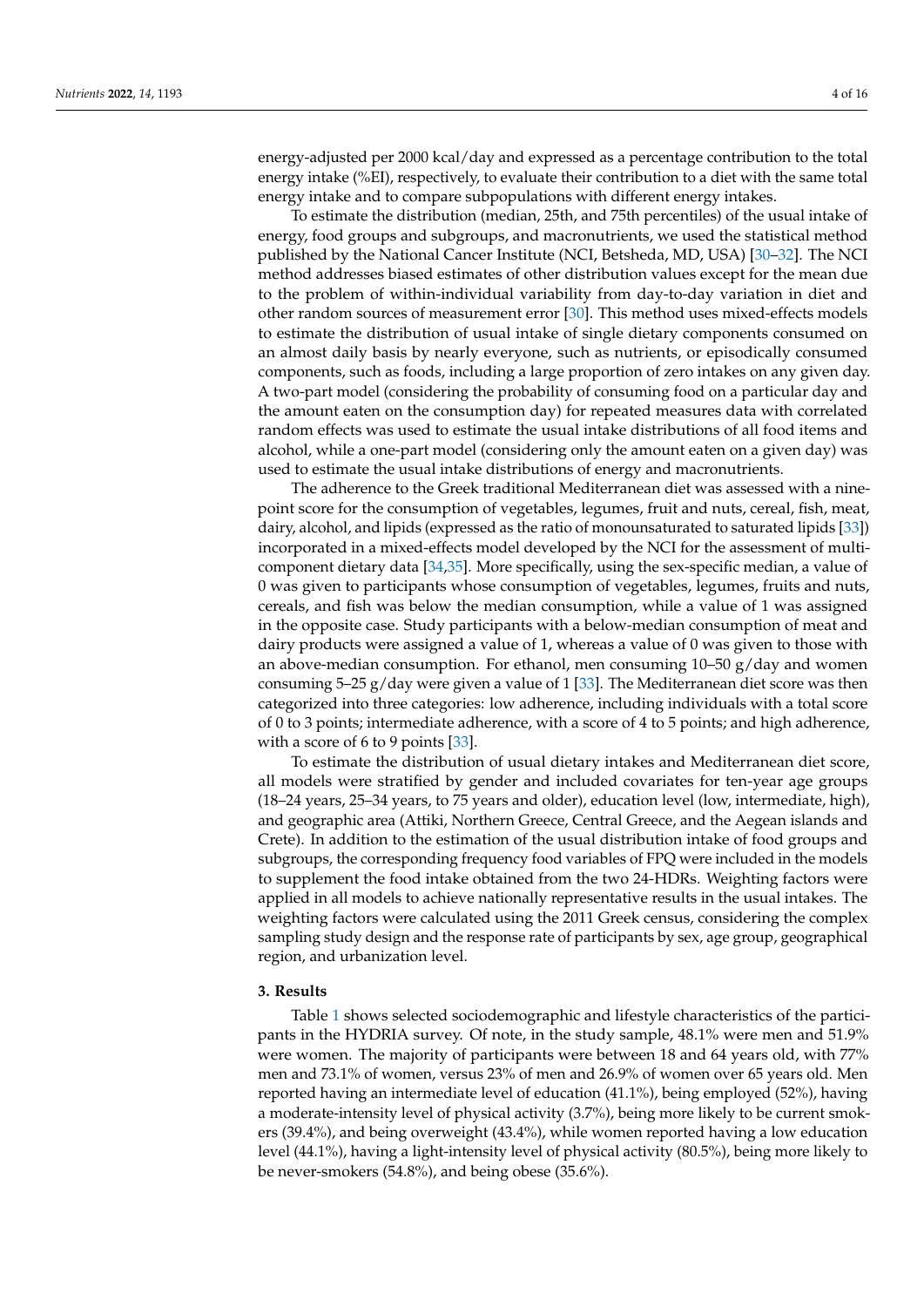|                                | Men, % | Women, % |
|--------------------------------|--------|----------|
| Age                            |        |          |
| 18-64 years                    | 77.0   | 73.1     |
| $\geq$ 65 years                | 23.0   | 26.9     |
| Education level $^{\rm 1}$     |        |          |
| Low                            | 34.9   | 44.1     |
| Intermediate                   | 41.1   | 35.7     |
| High                           | 24.0   | 20.2     |
| Employment status <sup>2</sup> |        |          |
| Employed                       | 52.0   | 31.7     |
| Unemployed                     | 14.6   | 14.6     |
| Students                       | 5.4    | 5.0      |
| Pensioners                     | 28.0   | 22.1     |
| Housewives                     | 0.0    | 26.6     |
| Geographic area <sup>3</sup>   |        |          |
| Attiki                         | 35.9   | 36.7     |
| Northern Greece                | 28.4   | 28.6     |
| <b>Central Greece</b>          | 25.5   | 24.6     |
| Egeo and Kriti                 | 10.2   | $10.1\,$ |
| Physical activity <sup>4</sup> |        |          |
| Sedentary                      | 30.2   | 18.3     |
| Light-intensity                | 66.1   | 80.5     |
| Moderate-intensity             | 3.7    | 1.2      |
| <b>Smoking status</b>          |        |          |
| Never smoker                   | 30.3   | 54.8     |
| Former smoker                  | 30.3   | 12.8     |
| Current smoker                 | 39.4   | 32.4     |
| $\,$ BMI $^5$                  |        |          |
| Obese                          | 34.0   | 35.6     |
| Overweight                     | 43.4   | 31.0     |
| Normal weight                  | 22.3   | 31.1     |
| Underweight                    | 0.2    | 1.5      |

<span id="page-4-0"></span>**Table 1.** Selected sociodemographic and lifestyle characteristics † of participants in the Greek National Health and Nutrition Survey—HYDRIA.

† Weighting factors were applied to allow for nationally representative results. <sup>1</sup> Education level was grouped into three categories: low, including illiterate individuals and those who had up to nine years of education/training; intermediate, including individuals who followed school (including any type of vocational training) for more than nine and up to twelve years; and high, including university graduates and postgraduate and/or doctoral degree holders. <sup>2</sup> Employment status was grouped in five categories: Employed individuals including unpaid helpers in family businesses, paid apprentices, investors, and persons temporarily absent from work due to sick leave, holiday leave, maternity or parental leave; those unemployed; students, including postgraduates and interns working without pay for the experience; pensioners; and housewives. <sup>3</sup> Geographic area was grouped into four categories: Attiki; Northern Greece, including the prefectures of Epirus, Eastern Macedonia, and Thrace; Western and Central Macedonia; Central Greece, including the prefectures of Central Greece, West Greece, Peloponnese, Ionian islands, and Thessaly; and Egeo and Kriti, including the Aegean islands and the island of Crete. <sup>4</sup> Physical activity, based on MET values grouped in three categories: 1.0–1.5 METs defined as sedentary behaviour, 1.6–2.9 METs defined as light-intensity, and 3–5.9 METs defined as moderate-intensity [\[28\]](#page-13-15). <sup>5</sup> The Body Mass Index (BMI) was calculated as body weight (in kilograms) divided by the square of height (in meters). Based on their BMI values, participants were grouped in four categories: obese: BMI  $\geq 30$  kg/m<sup>2</sup>, overweight:  $25\leq\rm{BMI}\leq29.9$  kg/m $^2$ , normal weight: 18.5  $\leq\rm{BMI}\leq24.9$  kg/m $^2$ , and underweight: BMI < 18.5 kg/m $^2$ .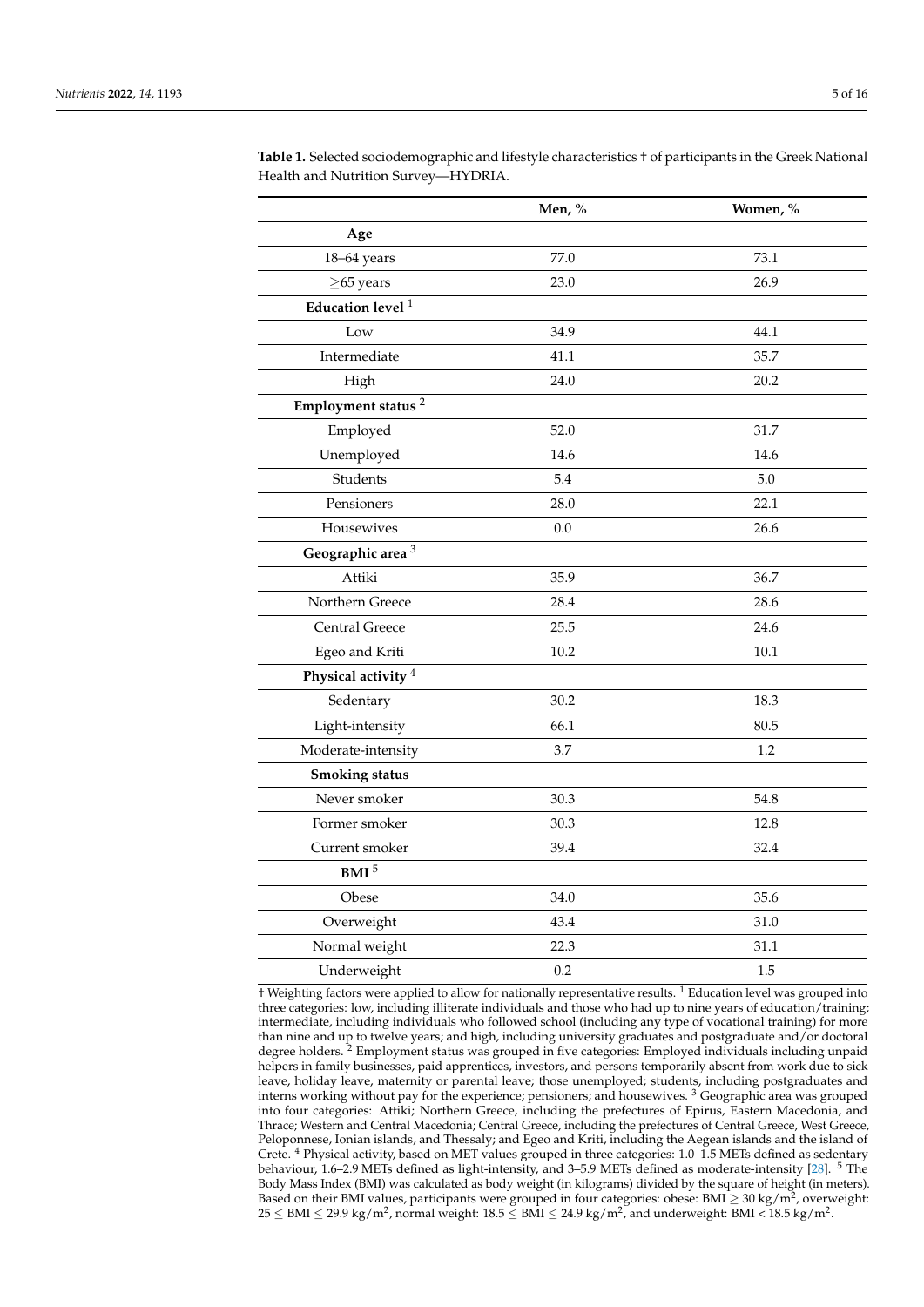# *3.1. Energy Intake*

Table [2](#page-5-0) shows the mean, median, 25th, and 75th percentiles of the usual daily energy intake of adult individuals in Greece. Mean and median energy intakes were 2192 kcal/day and 2109 kcal/day in men, while in women were 1530 kcal/day and 1473 kcal/day, respectively. Energy intake was reported lower among older men and women. After excluding the under-reporters, the mean energy intake was 374 kcal/day and 318 kcal/day higher in men and women, respectively.

<span id="page-5-0"></span>**Table 2.** Mean, median, and percentiles (25th and 75th) distribution † of the usual daily energy intake (kcal) in the Greek National Health and Nutrition Survey—HYDRIA.

|       | 18+ Years |      |        |      | 18–64 Years |        |        |      | 65+ Years |      |        |      |
|-------|-----------|------|--------|------|-------------|--------|--------|------|-----------|------|--------|------|
|       | Mean      | p25  | Median | p75  | Mean        | p25    | Median | p75  | Mean      | p25  | Median | p75  |
|       |           |      |        |      |             | Energy |        |      |           |      |        |      |
| Men   | 2192      | 1718 | 2109   | 2559 | 2331        | 1863   | 2237   | 2673 | 1727      | 1388 | 1683   | 2031 |
| Women | 1530      | 1221 | 1473   | 1763 | 1611        | 1304   | 1553   | 1838 | 1309      | 1057 | 1264   | 1502 |

† Mean energy intake was estimated using the mean of the two individual corresponding 24-HDRs under the assumption that two or more 24-HDRs per person give unbiased estimates of the single-day intakes. Median and percentile energy intake values were calculated using the National Cancer Institute (NCI) method [\[30–](#page-13-17)[32\]](#page-13-18). Weighting factors were applied to allow for nationally representative results. Results include under-reporters.

# *3.2. Macronutrients Intake*

Table [3](#page-6-0) shows the percentage of contribution of macronutrients to the total energy intake (%EI) and the distribution of their usual daily intake by sex and age group. Overall, the contribution of protein, total fat, MUFA, SFA, PUFA, and alcohol to the total energy intake was 15.1%, 42.3%, 20.3%, 13.1%, 5.7%, 5.4% in men, and 15.2%, 42.9%, 20.6%, 13.5%, 5.9% and 1.8% in women, respectively. The %EI from total carbohydrate consumption, including glycaemic carbohydrate and dietary fibre, was 36.9% (35.2% for glycaemic carbohydrate, 1.7% for dietary fibre) in men and 40.1% (38.2% for glycaemic carbohydrate, 1.9% for dietary fibre) in women. Older individuals (above 65 years old) had a higher MUFA % energy intake than younger individuals (21.9–21.3% versus 20.1% of EI). The distribution of the usual intake of macronutrients intake, including median, 25th, and 75th percentiles, was higher in men and women below 65 years old compared to those above 65 years old.

**Table 3.** Energy percentage intake (%EI), median, and percentiles (25th and 75th) distribution (g) of the usual daily intake of macronutrients † in the Greek National Health and Nutrition Survey— HYDRIA.

| Age Group    |      |     | Men                     |     | Women |     |        |     |  |
|--------------|------|-----|-------------------------|-----|-------|-----|--------|-----|--|
|              | %EI  | p25 | Median                  | p75 | %EI   | p25 | Median | p75 |  |
|              |      |     | Protein                 |     |       |     |        |     |  |
| $18 + years$ | 15.1 | 64  | 80                      | 99  | 15.2  | 47  | 57     | 67  |  |
| 18-64 years  | 15.3 | 69  | 85                      | 104 | 15.1  | 50  | 60     | 70  |  |
| $65+$ years  | 15.1 | 51  | 64                      | 78  | 15.3  | 41  | 49     | 58  |  |
|              |      |     | Glycaemic carbohydrates |     |       |     |        |     |  |
| 18+ years    | 35.2 | 144 | 183                     | 229 | 38.2  | 114 | 140    | 170 |  |
| 18–64 years  | 35.2 | 155 | 195                     | 240 | 37.9  | 122 | 147    | 177 |  |
| $65+$ years  | 35.0 | 116 | 147                     | 183 | 38.2  | 100 | 121    | 146 |  |
|              |      |     | Fibre                   |     |       |     |        |     |  |
| $18 + years$ | 1.7  | 14  | 18                      | 23  | 1.9   | 11  | 14     | 17  |  |
| 18-64 years  | 1.7  | 14  | 18                      | 23  | 1.9   | 11  | 14     | 18  |  |
| $65+$ years  | 2.0  | 13  | 17                      | 21  | 2.2   | 11  | 13     | 17  |  |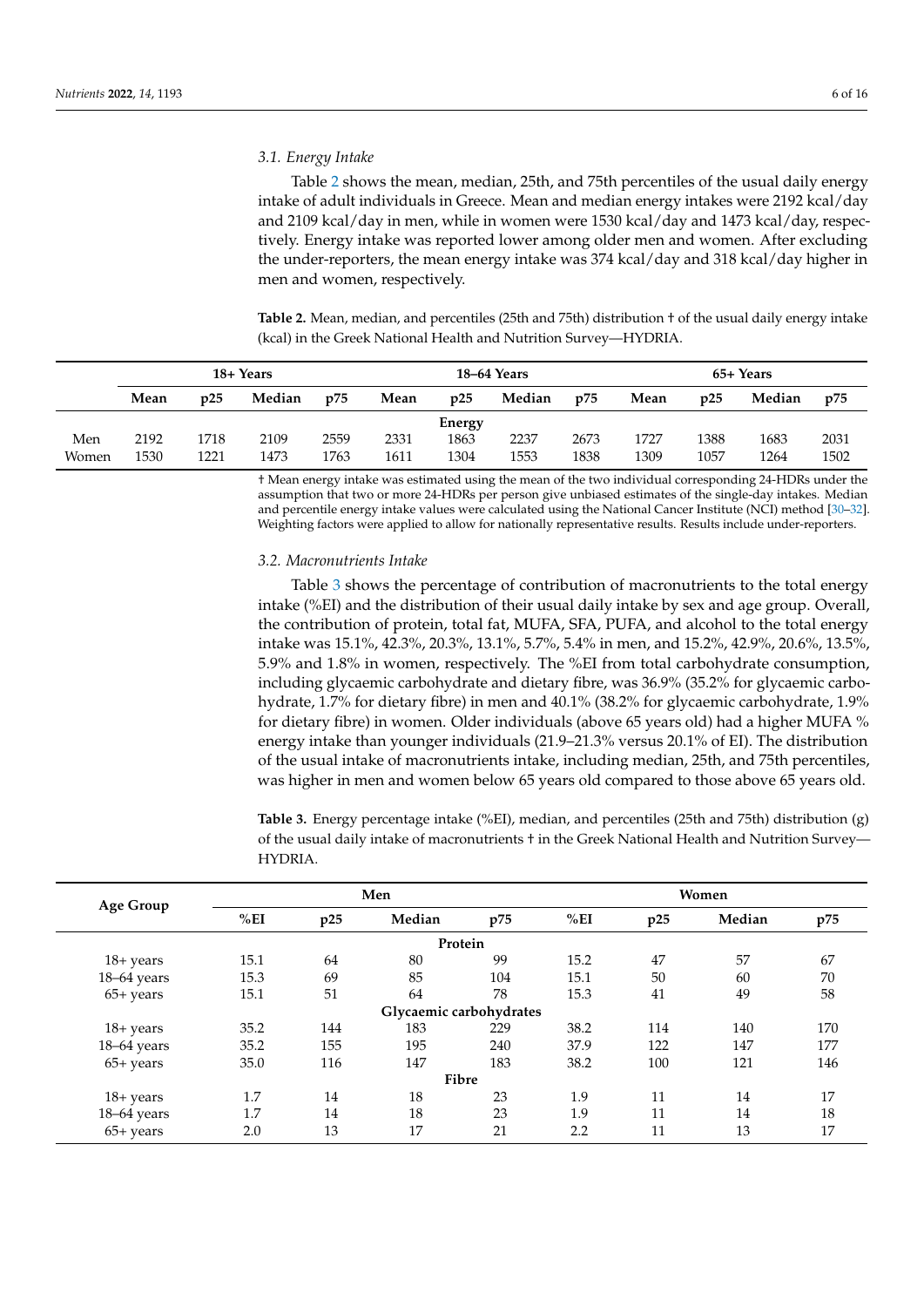| <b>Age Group</b>      |      |                | Men                               |     |      |     | Women  |     |
|-----------------------|------|----------------|-----------------------------------|-----|------|-----|--------|-----|
|                       | %EI  | p25            | Median                            | p75 | %EI  | p25 | Median | p75 |
|                       |      |                | Total fat                         |     |      |     |        |     |
| $18 + \mathrm{years}$ | 42.3 | 80             | 99                                | 121 | 42.9 | 57  | 70     | 85  |
| $18-64$ years         | 42.1 | 86             | 105                               | 126 | 42.5 | 61  | 73     | 88  |
| $65+$ years           | 43.3 | 65             | 80                                | 98  | 43.3 | 49  | 60     | 72  |
|                       |      |                | Saturated fatty acids, SFA        |     |      |     |        |     |
| $18 + years$          | 13.1 | 24             | 31                                | 38  | 13.5 | 18  | 23     | 28  |
| $18-64$ years         | 13.1 | 26             | 33                                | 40  | 13.4 | 18  | 24     | 29  |
| $65+$ years           | 12.5 | 19             | 24                                | 29  | 13.1 | 15  | 19     | 23  |
|                       |      |                | Monounsaturated fatty acids, MUFA |     |      |     |        |     |
| $18 + years$          | 20.3 | 38             | 47                                | 58  | 20.6 | 26  | 33     | 40  |
| $18-64$ years         | 20.1 | 41             | 50                                | 60  | 20.1 | 28  | 34     | 41  |
| $65+$ years           | 21.9 | 32             | 40                                | 49  | 21.3 | 23  | 29     | 36  |
|                       |      |                | Polyunsaturated fatty acids, PUFA |     |      |     |        |     |
| $18 + years$          | 5.7  | 10             | 13                                | 17  | 5.9  | 7   | 9      | 12  |
| $18-64$ years         | 5.8  | 11             | 14                                | 18  | 6.1  | 7   | 10     | 12  |
| $65+$ years           | 5.7  | 8              | 11                                | 13  | 5.5  | 6   | 8      | 10  |
|                       |      |                | Alcohol                           |     |      |     |        |     |
| $18 + \mathrm{years}$ | 5.4  | 3              | 10                                | 23  | 1.8  | 0.6 | 2      | 5   |
| $18-64$ years         | 5.7  | 3              | 10                                | 25  | 2.2  | 0.9 | 3      | 6   |
| $65+$ years           | 4.5  | $\overline{2}$ | 8                                 | 18  | 1.1  | 0.3 | 0.9    | 3   |

<span id="page-6-0"></span>**Table 3.** *Cont.*

† Mean macronutrient intake was estimated using the mean of the two individual corresponding 24-HDRs under the assumption that two or more 24-HDRs per person give unbiased estimates of the single-day intakes. Median and percentile usual intake values were calculated using the National Cancer Institute (NCI) method [\[30–](#page-13-17)[32\]](#page-13-18). Weighting factors were applied to allow for nationally representative results. Results include under-reporters.

#### *3.3. Foods Intake*

Table [4](#page-8-0) shows the mean energy-adjusted intake and the distribution of the usual daily intake of food groups and selected subgroups by sex and age group. Considering the usual mean intakes in a diet of 2000 kcal/day, men and women over 65 years old consumed less meat and more fruit, vegetables, fish, and olive oil than those under 65 years old. Similar were the results for the distribution values of the usual intakes. Older men and women had higher median intakes of vegetables (m: 208 g/day, w: 161 g/day), fruits (m: 119 g/day, w: 133 g/day), legumes (m: 22 g/day, w: 11 g/day), and fish (m: 19 g/day, w: 20 g/day). Younger men and women consumed more meat  $(m:108 \text{ g/day})$ , w: 64 g/day), cereals  $(m:108 \text{ g/day})$ 240 g/day, w: 159 g/day), nonalcoholic beverages (m: 136 g/day, w: 73 g/day), alcoholic beverages (m: 114 g/day, w: 32 g/day), fats and oils (m:46 g/day, w: 32 g/day), and sugar products (m:  $25 g/day$ , w:  $28 g/day$ ). Among the main food groups (meat, cereals, dairy, and alcoholic beverages), the food subgroups of bread, pasta, red meat, cheese, wine, and beer were preferred by younger individuals, while yoghurt and milk were preferred by older adults. Men and women below 65 years had a median olive oil consumption of  $35 \text{ g/day}$  and  $25 \text{ g/day}$ , respectively, while the intakes of older men and women were  $32 g/day$  and  $24 g/day$ , respectively. When we compared the usual median intakes between sexes, men <65 years consumed more vegetables, potatoes, legumes, cereals, meat, fish, egg, lipids, and nonalcoholic and alcoholic beverages compared to women who consumed more fruits, dairy, and sugar products. The distribution of results was similar in men and women  $\geq$  65 years, including higher intakes of dairy and fish in men and women, respectively.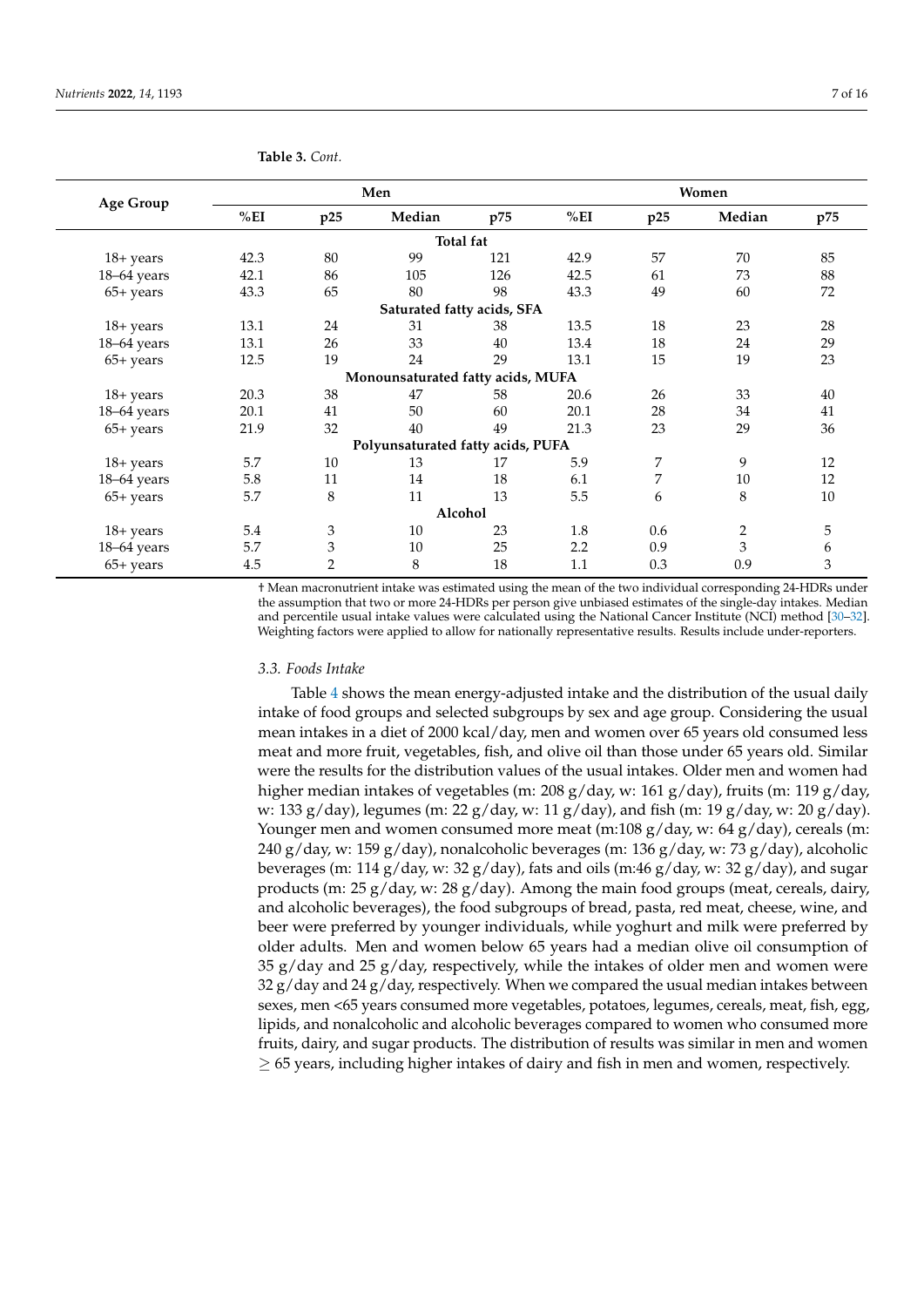**Table 4.** Mean (energy-adjusted), median, and percentiles (25th and 75th) distribution of the usual daily intake (g) of food groups and subgroups  $\dagger$  in the Greek National Health and Nutrition Survey— HYDRIA.

| <b>Age Group</b> |        |              | Men                           |                      |          | Women          |        |          |  |  |
|------------------|--------|--------------|-------------------------------|----------------------|----------|----------------|--------|----------|--|--|
|                  | Mean   | p25          | Median                        | p75                  | Mean     | p25            | Median | p75      |  |  |
|                  |        |              | Vegetables (without potatoes) |                      |          |                |        |          |  |  |
| 18+ years        | 198    | 147          | 203                           | 270                  | 217      | 116            | 158    | 206      |  |  |
| 18-64 years      | 186    | 146          | 202                           | 268                  | 204      | 115            | 157    | 204      |  |  |
| $65+$ years      | 251    | 148          | 208                           | 279                  | 260      | 118            | 161    | 211      |  |  |
|                  |        |              |                               | Potatoes             |          |                |        |          |  |  |
| $18 + years$     | 43     | 28           | $44\,$                        | 64                   | 43       | 17             | 27     | $41\,$   |  |  |
| 18-64 years      | 43     | 32           | 47                            | 68                   | 43       | 18             | 29     | $43\,$   |  |  |
| $65+$ years      | 42     | 21           | 33                            | 49                   | 43       | 15             | 24     | 36       |  |  |
|                  |        |              |                               | Legumes              |          |                |        |          |  |  |
| $18 + years$     | 16     | 12           | 17                            | 23                   | 18       | $\mathbf 5$    | 10     | 18       |  |  |
| 18-64 years      | $14\,$ | $12\,$       | 16                            | 21                   | 16       | 5              | 9      | 17       |  |  |
| $65+$ years      | 25     | 17           | 22                            | 29                   | 23       | 6              | 11     | $20\,$   |  |  |
|                  |        |              | Fruit (without fruit juices)  |                      |          |                |        |          |  |  |
| $18 + years$     | 112    | 25           | 75                            | 166                  | 168      | 33             | 90     | 180      |  |  |
| 18-64 years      | 98     | $20\,$       | 63                            | 147                  | 144      | 26             | 76     | 160      |  |  |
| $65+$ years      | 177    | 50           | 119                           | 224                  | 249      | 61             | 133    | 223      |  |  |
|                  |        |              |                               | Cereals and products |          |                |        |          |  |  |
| $18 + years$     | 224    | 166          | 223                           | 292                  | 209      | 117            | 151    | 190      |  |  |
| 18-64 years      | 227    | 183          | 240                           | 308                  | 209      | 124            | 159    | 199      |  |  |
| $65+$ years      | 211    | 127          | 169                           | 223                  | 211      | 102            | 131    | 164      |  |  |
|                  |        | 98           |                               | <b>Bread</b><br>175  |          |                |        | 97       |  |  |
| $18 + years$     | 127    |              | 134                           |                      | 110      | 60             | 78     |          |  |  |
| 18-64 years      | 118    | 103          | 141                           | 183                  | 110      | 63             | 81     | 100      |  |  |
| $65+$ years      | 133    | $87\,$       | 116                           | 147<br>Pasta         | 110      | 55             | 70     | 85       |  |  |
| $18 + years$     | 53     | 28           | $47\,$                        | 73                   | $48\,$   | 31             | 39     | $\rm 48$ |  |  |
| 18-64 years      | 51     | 34           | 53                            | 79                   | $\rm 48$ | 34             | $42\,$ | $50\,$   |  |  |
| $65+ years$      | 42     | 18           | 29                            | 47                   | 49       | 26             | 33     | $40\,$   |  |  |
|                  |        |              | Rice                          |                      |          |                |        |          |  |  |
| $18 + years$     | 19     | 13           | 18                            | 23                   | 21       | $\,8\,$        | 13     | 21       |  |  |
| 18-64 years      | 17     | 13           | 18                            | 23                   | 20       | $\,8\,$        | 13     | $20\,$   |  |  |
| $65+$ years      | 22     | 11           | 16                            | 21                   | 26       | 9              | 14     | 22       |  |  |
|                  |        |              |                               | Dairy and products   |          |                |        |          |  |  |
| $18 + years$     | 188    | 104          | 181                           | 284                  | 251      | 113            | 180    | 270      |  |  |
| 18-64 years      | 176    | 104          | 180                           | 283                  | 243      | 116            | 184    | 275      |  |  |
| $65+ years$      | 240    | 103          | 182                           | 285                  | 281      | 105            | 169    | 256      |  |  |
|                  |        |              |                               | Milk                 |          |                |        |          |  |  |
| $18 + years$     | 112    | 23           | 82                            | 188                  | 162      | $37\,$         | 96     | 189      |  |  |
| 18-64 years      | 103    | $22\,$       | 79                            | 185                  | 154      | 37             | 96     | 190      |  |  |
| $65+ years$      | 152    | 28           | 92                            | 199                  | 188      | 37             | 95     | 187      |  |  |
|                  |        |              |                               | Yoghurt              |          |                |        |          |  |  |
| $18 + years$     | 22     | 2            | 7                             | 24                   | $38\,$   | $\overline{c}$ | 18     | $40\,$   |  |  |
| 18-64 years      | $17\,$ | $\mathbf{1}$ | $\boldsymbol{6}$              | 21                   | 36       | $\overline{2}$ | 18     | 39       |  |  |
| $65+$ years      | $41\,$ | 3            | 12                            | 39                   | $46\,$   | $\overline{2}$ | $20\,$ | $43\,$   |  |  |
|                  |        |              |                               | Cheese               |          |                |        |          |  |  |
| 18+ years        | 49     | $12\,$       | $50\,$                        | 74                   | $47\,$   | 13             | 37     | $50\,$   |  |  |
| 18-64 years      | 47     | $15\,$       | 55                            | 79                   | 50       | $16\,$         | $40\,$ | 53       |  |  |
| $65+ years$      | $46\,$ | 8            | 37                            | 57                   | $41\,$   | 9              | 28     | 39       |  |  |
|                  |        |              |                               | Meat and products    |          |                |        |          |  |  |
| 18+ years        | 99     | 66           | 96                            | 134                  | $81\,$   | $43\,$         | 58     | 74       |  |  |
| 18-64 years      | 104    | ${\bf 78}$   | 108                           | 145                  | $84\,$   | $50\,$         | 64     | 79       |  |  |
| $65+ years$      | $73\,$ | 42           | 61                            | $85\,$               | $70\,$   | 31             | 43     | 56       |  |  |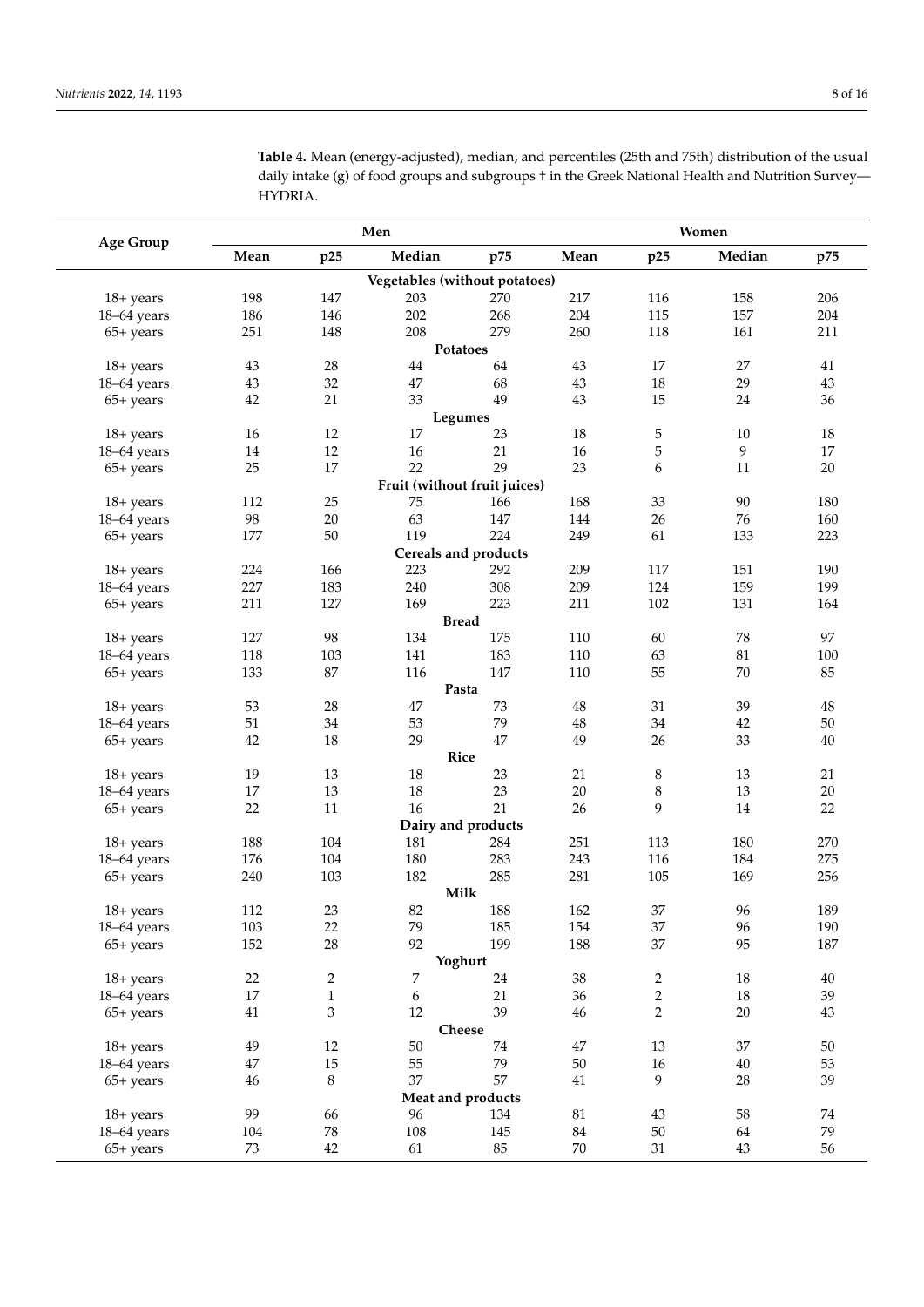| <b>Age Group</b> |        |                         | Men                                   |                           | Women |                  |                  |         |  |
|------------------|--------|-------------------------|---------------------------------------|---------------------------|-------|------------------|------------------|---------|--|
|                  | Mean   | p25                     | Median                                | p75                       | Mean  | p25              | Median           | p75     |  |
|                  |        |                         |                                       | Poultry                   |       |                  |                  |         |  |
| 18+ years        | 26     | 14                      | 23                                    | 37                        | 24    | $\,8\,$          | 13               | 21      |  |
| 18-64 years      | 27     | 15                      | 25                                    | 40                        | 25    | 10               | 16               | 24      |  |
| $65+$ years      | 21     | 10                      | 17                                    | 27                        | 17    | 5                | 8                | 13      |  |
|                  |        |                         |                                       | Red meat                  |       |                  |                  |         |  |
| 18+ years        | 54     | 37                      | 51                                    | 69                        | 44    | 25               | 38               | 55      |  |
| 18-64 years      | 57     | 44                      | 57                                    | 75                        | 45    | 28               | 42               | 60      |  |
| $65+$ years      | 42     | 27                      | 34                                    | 42                        | 44    | 19               | 28               | 40      |  |
|                  |        |                         | Fish (including seafood) and products |                           |       |                  |                  |         |  |
| $18 + years$     | 24     | 8                       | 16                                    | 34                        | 26    | $\,8\,$          | 14               | 26      |  |
| 18-64 years      | 21     | 7                       | $16\,$                                | 32                        | 22    | $\overline{7}$   | 13               | 23      |  |
| $65+$ years      | 35     | 9                       | 19                                    | 37                        | 38    | 11               | 20               | 33      |  |
|                  |        |                         |                                       | Eggs                      |       |                  |                  |         |  |
| $18 + years$     | 15     | 8                       | $13\,$                                | 21                        | 16    | $\boldsymbol{6}$ | 10               | 15      |  |
| 18-64 years      | $15\,$ | 9                       | 14                                    | 23                        | 15    | $\overline{7}$   | 11               | 16      |  |
| $65+$ years      | 13     | 5                       | 9                                     | 15                        | 14    | 5                | $\,8\,$          | 13      |  |
|                  |        |                         |                                       | Fats and oils             |       |                  |                  |         |  |
| $18 + years$     | 44     | 35                      | 44                                    | 56                        | 44    | 25               | 32               | 40      |  |
| 18-64 years      | 42     | 36                      | 46                                    | 57                        | 43    | 25               | 32               | 41      |  |
| $65+$ years      | 51     | 31                      | 40                                    | 51                        | 49    | 23               | 30               | 38      |  |
|                  |        |                         |                                       | Olive oil                 |       |                  |                  |         |  |
| $18 + years$     | 35     | 24                      | 34                                    | 44                        | 35    | 18               | 25               | 31      |  |
| 18-64 years      | 33     | 25                      | 35                                    | 45                        | 33    | 19               | 25               | 31      |  |
| $65+$ years      | 43     | 23                      | 32                                    | 42                        | 40    | 18               | 24               | 30      |  |
|                  |        |                         |                                       | Nonalcoholic beverages    |       |                  |                  |         |  |
| $18 + years$     | 124    | 46                      | 104                                   | 243                       | 121   | 26               | 55               | 117     |  |
| $18-64$ years    | 136    | 62                      | 136                                   | 302                       | 137   | 37               | 73               | 145     |  |
| $65+$ years      | 73     | 24                      | 47                                    | 89                        | 69    | 13               | 26               | 48      |  |
|                  |        |                         |                                       | <b>Sugar and products</b> |       |                  |                  |         |  |
| 18+ years        | 26     | 11                      | 22                                    | 39                        | 39    | 13               | 24               | 41      |  |
| 18-64 years      | 27     | 14                      | 25                                    | 43                        | 42    | 16               | 28               | 47      |  |
| 65+ years        | 21     | 7                       | 14                                    | 25                        | 29    | 8                | 15               | 26      |  |
|                  |        |                         |                                       | Alcoholic beverages       |       |                  |                  |         |  |
| $18 + years$     | 172    | 27                      | 101                                   | 256                       | 68    | $\,8\,$          | 25               | 64      |  |
| 18-64 years      | 179    | 32                      | 114                                   | 281                       | 76    | 12               | 32               | 74      |  |
| $65+$ years      | 133    | 14                      | 68                                    | 178                       | 40    | $\mathfrak{Z}$   | 12               | 34      |  |
|                  |        |                         |                                       | Wine                      |       |                  |                  |         |  |
| $18 + years$     | 80     | 5                       | 23                                    | 95                        | 34    | $\overline{4}$   | 11               | 28      |  |
| 18-64 years      | 78     | 6                       | 23                                    | 95                        | 36    | 5                | 13               | 31      |  |
| $65+$ years      | 89     | 3                       | 19                                    | 96                        | 26    | $\overline{2}$   | 5                | 18      |  |
|                  |        |                         |                                       | <b>Beer</b>               |       |                  |                  |         |  |
| $18 + years$     | 71     | $\overline{\mathbf{4}}$ | $18\,$                                | 81                        | 29    | $\overline{2}$   | $\mathbf 5$      | 19      |  |
| $18-64$ years    | 80     | 5                       | 26                                    | 103                       | 32    | $\overline{2}$   | $\boldsymbol{7}$ | 25      |  |
| 65+ years        | 32     | $\mathbf{1}$            | 5                                     | 25                        | 12    | $\mathbf{1}$     | 3                | $\,8\,$ |  |

<span id="page-8-0"></span>**Table 4.** *Cont.*

† Mean food group and food subgroup intake were estimated using the mean of the two individual corresponding 24-HDRs under the assumption that two or more 24-HDRs per person give unbiased estimates of the single-day intakes. Usual mean intake of food groups and subgroups was energy-adjusted per 2000 kcal/day. Median and percentile usual intake values were calculated using the National Cancer Institute (NCI) method [\[30–](#page-13-17)[32\]](#page-13-18). Weighting factors were applied to allow for nationally representative results. Results include under-reporters.

# *3.4. Adherence to the Greek Traditional Mediterranean Diet*

The distribution of study participants according to sex, age, geographic region, and categories of Mediterranean diet score is shown in Table [5.](#page-9-0) Overall, 39.1% of participants were included in the intermediate category (score of 4–5 points) of the Mediterranean diet score, followed by 32.6% in the low (score 0–3 points) and 28.3% in the high (score of 6–9 points) categories. About 39.7% of participants over 65 years old and 25.5% of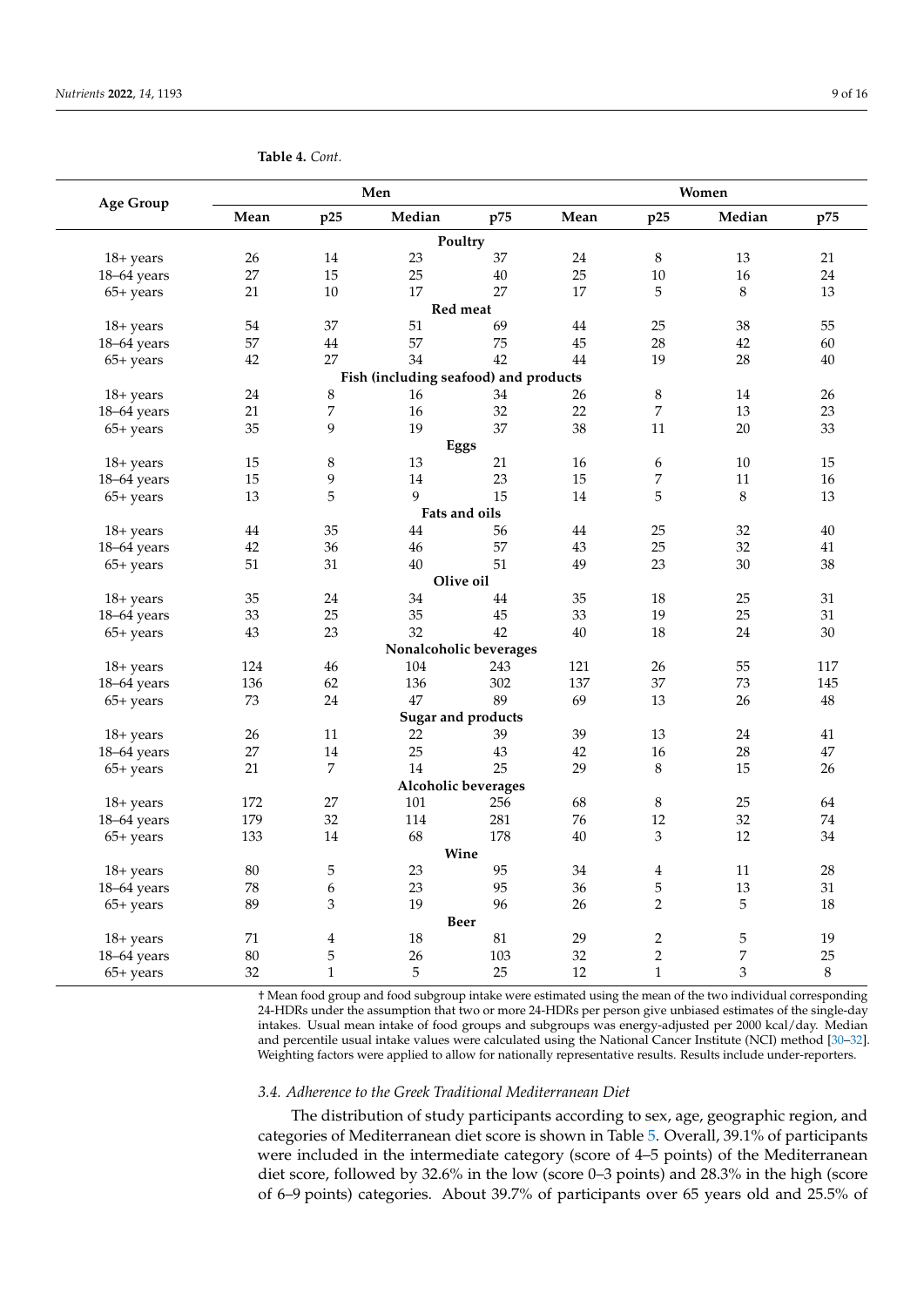participants under 65 years old were included in the high category of the Mediterranean diet score. Of note, in the total HYDRIA cohort, 31.3% of men and 25.7% of women are characterized by a high adherence (score of 6–9 points) to the Mediterranean diet. Among geographic regions, individuals in Attiki had lower scores, with 35.6% and 25.7% of individuals included in the low and high categories of the Mediterranean diet, respectively, followed by the islands of Egeo and Kriti (33.1% in the low and 27.7% in the high category).

|                                  | Low (Score of<br>0–3 Points) | Intermediate<br>(Score of 4–5 Points) | <b>High (Score of</b><br>6–9 Points) |
|----------------------------------|------------------------------|---------------------------------------|--------------------------------------|
| Total, $%$                       | 32.6                         | 39.1                                  | 28.3                                 |
| Sex, $\%$                        |                              |                                       |                                      |
| Men                              | 29.7                         | 39.0                                  | 31.3                                 |
| Women                            | 35.1                         | 39.2                                  | 25.7                                 |
| Age, $%$                         |                              |                                       |                                      |
| <65 years                        | 35.8                         | 38.7                                  | 25.5                                 |
| $\geq$ 65 years                  | 19.5                         | 40.8                                  | 39.7                                 |
| Geographic area <sup>1</sup> , % |                              |                                       |                                      |
| Attiki                           | 35.6                         | 38.7                                  | 25.7                                 |
| Northern Greece                  | 30.0                         | 39.7                                  | 30.3                                 |
| Central Greece                   | 31.2                         | 39.0                                  | 29.7                                 |
| Egeo and Kriti                   | 33.1                         | 39.2                                  | 27.7                                 |

<span id="page-9-0"></span>**Table 5.** Mediterranean Diet Score † in the Greek National Health and Nutrition Survey—HYDRIA.

† The Mediterranean diet score was calculated using the National Cancer Institute (NCI) method [\[34,](#page-13-20)[35\]](#page-14-0). Weighting factors were applied to allow for nationally representative results. Results include under-reporters. <sup>1</sup> Geographic area was grouped into four categories: Attiki; Northern Greece including the prefectures of Epirus, Eastern Macedonia and Thrace; Western and Central Macedonia; Central Greece including the prefectures of Central Greece, West Greece, Peloponnese, Ionian islands and Thessaly; Egeo and Kriti including the Aegean islands and the island of Crete.

## **4. Discussion**

The HYDRIA study is the first national health and nutrition survey conducted on a large representative sample of the adult population in Greece, providing evidence for the dietary and health status of the population [\[3\]](#page-12-2). Our results suggest that older Greeks were more adherent to the Greek traditional Mediterranean diet, consuming more vegetables, legumes, fruits, fish, and monounsaturated fats (primarily olive oil) than younger Greeks, who reported higher consumption of meat, mainly red meat, alcohol, cereals, saturated fats, and sugar products (particularly women). Regarding alcoholic beverages, older adults consumed more wine than beer, while younger ones consumed both equally. Individuals living in Attiki, followed by those in the islands of Egeo and Kriti, had lower adherence to the Greek traditional Mediterranean diet.

The above results are in line with previous findings from the Greek EPIC cohort [\[36\]](#page-14-1) and the PA.ME.D.Y study [\[5\]](#page-12-4). In the PA.ME.DY study, younger individuals who were employed and had higher education were more adherent to a Western diet pattern characterized by the consumption of red meat, animal fats, and cheese. On the other hand, older participants who were less educated and lived outside of Attiki followed a diet closer to traditional dietary patterns, which included the consumption of fruit, vegetables, legumes, olive oil, seafood, and whole grains [\[5\]](#page-12-4). Findings from the Greek EPIC cohort indicated that younger adults were more likely to gradually abandon the Greek traditional Mediterranean diet, consuming more red meat and fewer fruits and legumes [\[36\]](#page-14-1). The current findings of the HYDRIA survey could explain the high prevalence of obesity, chronic diseases (diabetes mellitus, CVD), and their relevant risk factors (hypertension, high blood cholesterol, and glucose levels) observed among younger adults in Greece [\[3,](#page-12-2)[4,](#page-12-3)[9,](#page-12-7)[10\]](#page-12-9).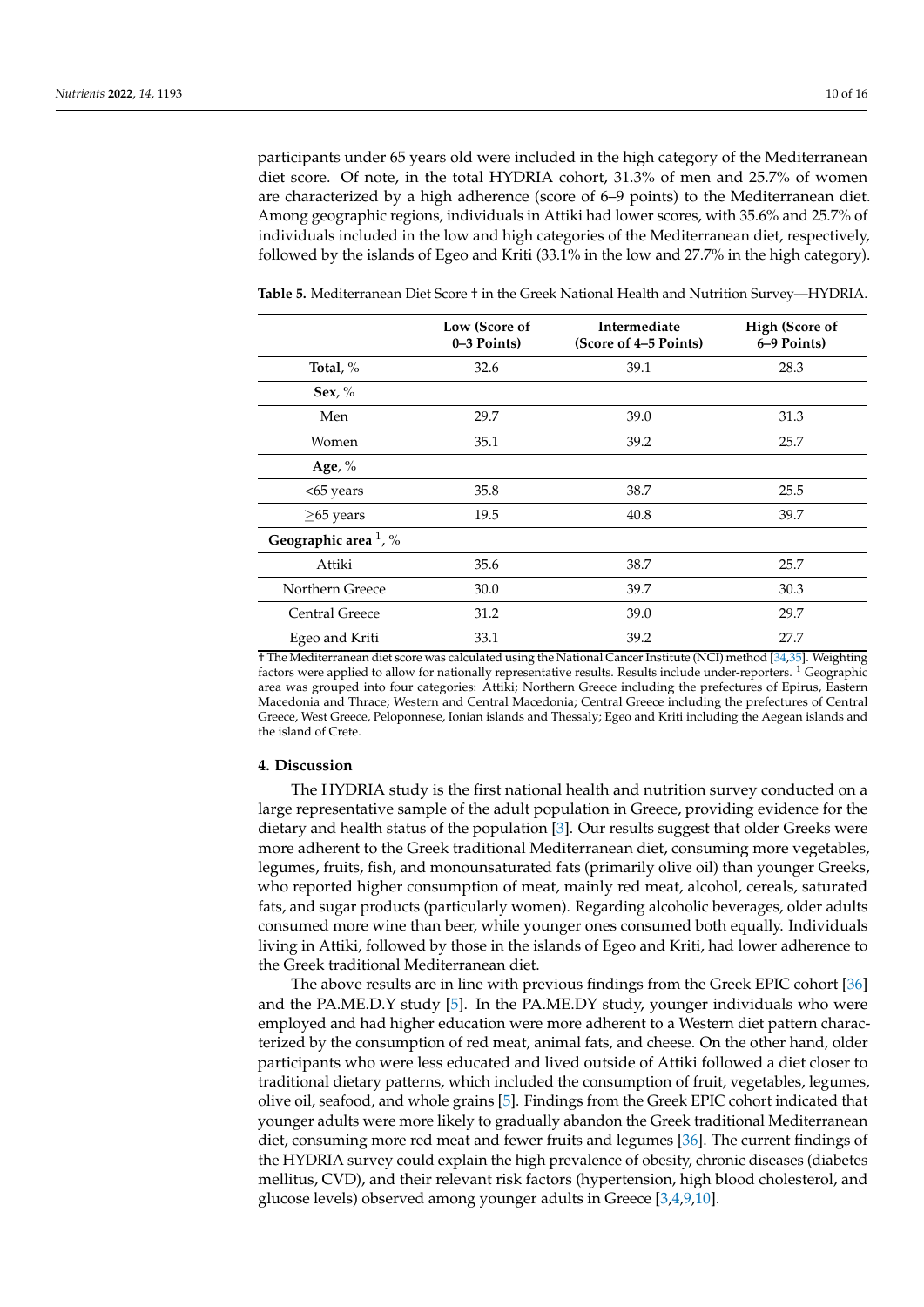About one out of three adults (28.3%) was found to have high adherence to the Greek traditional Mediterranean diet. The percentage was lower among younger participants (25.5%) than the older ones (39.7%). These results could point to negative consequences in terms of morbidity and mortality among younger people. Specifically, several national [\[33](#page-13-19)[,37–](#page-14-2)[40\]](#page-14-3) and international studies [\[41](#page-14-4)[–46\]](#page-14-5) suggested that lower adherence to traditional diets similar to the Mediterranean diet was associated with increased all-cause mortality and risk of various chronic diseases. The Greek EPIC cohort, which included 22,043 individuals, found an association between following the Greek traditional Mediterranean diet and a lower risk of all-cause mortality (HR:0.75, 95% CI: 0.64 to 0.87), death due to coronary heart disease (HR: 0.67, 95% CI: 0.47 to 0.94), and death due to cancer (HR:0.76, 95% CI: 0.59 to 0.98) [\[33\]](#page-13-19). Furthermore, a two-unit increase in the modified Mediterranean diet score was associated with a significant 8% reduction in overall mortality among older Europeans. At the same time, participants from Greece and Spain had a stronger association [\[46\]](#page-14-5).

## *4.1. Comparison with Nutrient Reference Values*

The higher energy intakes reported by the male population in the HYDRIA survey, which decreased with age, were consistent with those reported by other European national nutrition surveys [\[47,](#page-14-6)[48\]](#page-14-7). The contribution of total fat in adults was found to be higher than the 20–35% dietary reference intake ranges (RI) suggested by EFSA [\[49\]](#page-14-8). Overall, total fat intake represents 42–43% of total energy intake in men and women in the HYDRIA survey, of which 20–22% of the total energy intake of individuals was represented by monounsaturated fatty acids. In addition, 25% of the older population, both men and women, had lower protein daily average intakes (51 g/day and 41 g/day) than the recommended daily average requirements for adults (AR), (57 g/day and 48 g/day), calculated based on EFSA's recommendations [\[49\]](#page-14-8). It is of notice that the recommended daily protein intake is adequate for meeting the protein needs of 97.5% of the healthy adult population, as indicated by international bodies such as EFSA, WHO/FAO/UNU, IOM, DASH, and NNR, and is even higher  $(0.8-0.83 \text{ g/kg/bw/d})$  [\[50](#page-14-9)[–54\]](#page-14-10). Moreover, the most recent recommended reference values for protein intake by DASH and NNR emphasize the higher protein needs of older adults (1 g/kg/bw/d and 15–20% of energy intake) and suggest a protein increase with decreasing energy intake. In the EPIC-PANACEA study, a higher percentage of energy from protein intake was associated with a 23–24% increased risk of being overweight or obese in normal weight and overweight individuals [\[45\]](#page-14-11). The above findings could be related to the high percentage (~70%) of overweight or obese adults in Greece, according to the preliminary results of the HYDRIA survey [\[3](#page-12-2)[,4\]](#page-12-3).

# *4.2. Comparison with Dietary Food Guidelines*

To improve overall health and reduce the risk of cardiovascular diseases and certain types of cancer, WHO dietary guidelines recommend more than 400 g of fruit and vegetables per day [\[55\]](#page-14-12) for adults, while AICR/WRCF recommends that red meat intake should not exceed 350–500 g per week [\[56\]](#page-14-13). Based on the percentile intakes found in the current study, the recommended amount of fruits and vegetables was not met by 68% of men and 75% of women in Greece, i.e., 32% of men and 25% of women consumed >400 g of fruits and vegetables per day (Figure [1\)](#page-11-0). Men, especially younger men, did not follow the recommendations for red meat intake. About 50% of men overall (60% of men <65 years and 10% of men  $\geq$ 65 years) ate more than 350 g (or 50 g/day), and 23% of men overall consumed more than 500 g of red meat per week (data for 500 g not shown in Figure [1\)](#page-11-0). Among the factors that may influence these food choices are the globalization of the food supply, the urbanization of life, and general improvements in people's socioeconomic conditions, which also lead to the increasing availability of animal-origin foods [\[57,](#page-14-14)[58\]](#page-15-0). More and more international organizations are recommending limiting the consumption of meat and other sources of animal-protein foods and urging people to follow more environmentally friendly diets, which not only benefit health but are also associated with a lower ecological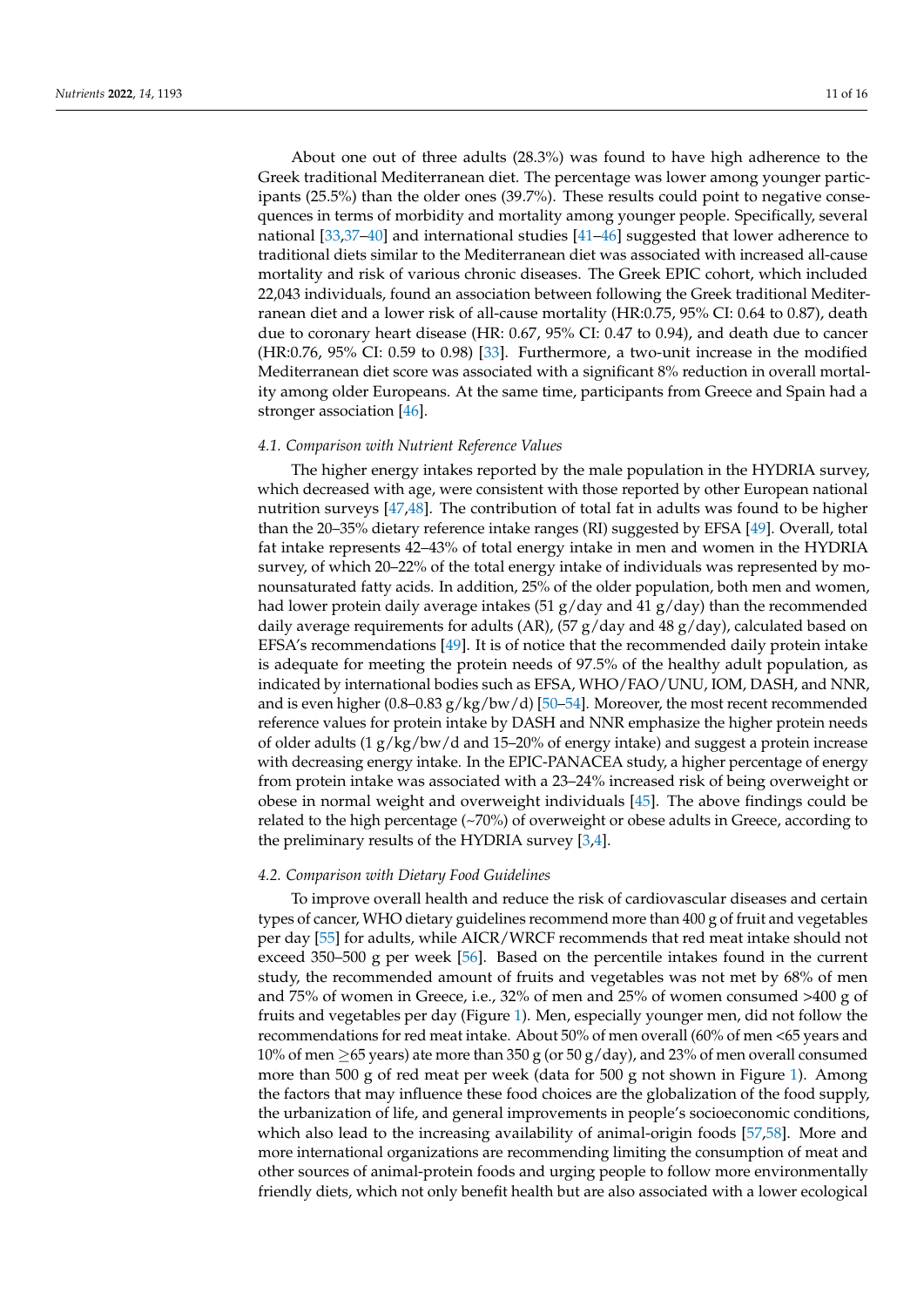burden [\[55,](#page-14-12)[59\]](#page-15-1). According to the EAT-Lancet Commission on healthy diets from sustainable food systems, the Mediterranean diet, which traditionally includes low consumption of animal products, is a diet that maximizes longevity, improves health-related quality of life, and at the same time is an ecologically sustainable and environmentally friendly way to eat [\[60\]](#page-15-2). The Greek traditional Mediterranean diet does not eliminate any food groups but rather encourages individuals to have a more plant-based diet. On the other hand, other diets that have gained popularity in recent years, such as the ketogenic diet, focus solely on restricting the percentages of macronutrients rather than their sources. Long-term evidence for the health benefits of such diets is weak, and low-carbohydrate and high-fat (in terms of saturated fats) diets have been related to increased mortality and cardiovascular diseases [\[61\]](#page-15-3).

<span id="page-11-0"></span>

**Figure 1.** The percentage of adults meeting food dietary recommendations based on WHO and AICR/WRCF guidelines for fruits and vegetables  $(g/day)$  and red meat  $(g/week)$  in the Greek National Health and Nutrition Survey—HYDRIA.

It is essential to mention that the HYDRIA survey implemented a harmonized protocol among EU Member States that generated data directly comparable to that of other European countries. Among the main strengths of the HYDRIA survey were the national representative sample and the standardized data collection. To collect dietary data, a specially designed dietary software application, the HHF Nutrition Tool, and a food composition table specifically designed for this project, the H-FCT, were used. The current study examined the usual intake of a wide range of food groups and selected subgroups. The differentiation between refined and whole grains in the cereal and products food groups was not possible for the current analysis. We only estimated the usual intake of adult men and women and not the dietary intake of children or adolescents, which was later collected in two additional studies. Overall, dietary and other health-related data were collected by interviewer-administered questionnaires. However, the HYDRIA survey has a cross-sectional design and thus cannot be used to prove causal relations, but it does contribute to identifying problems with a significant impact on the health of the population in the country.

## **5. Conclusions**

In conclusion, the HYDRIA survey included a large national representative sample of the population in Greece that provided insights into the dietary behaviours of adults. Younger adults consume more meat, dairy, and alcohol, which are traditionally consumed at moderate-to-low levels in the Mediterranean diet, than fruit, legumes, and vegetables, which were consumed more by older individuals. Furthermore, adults did not meet international dietary recommendations for the consumption of red meat, fruit, and vegetables.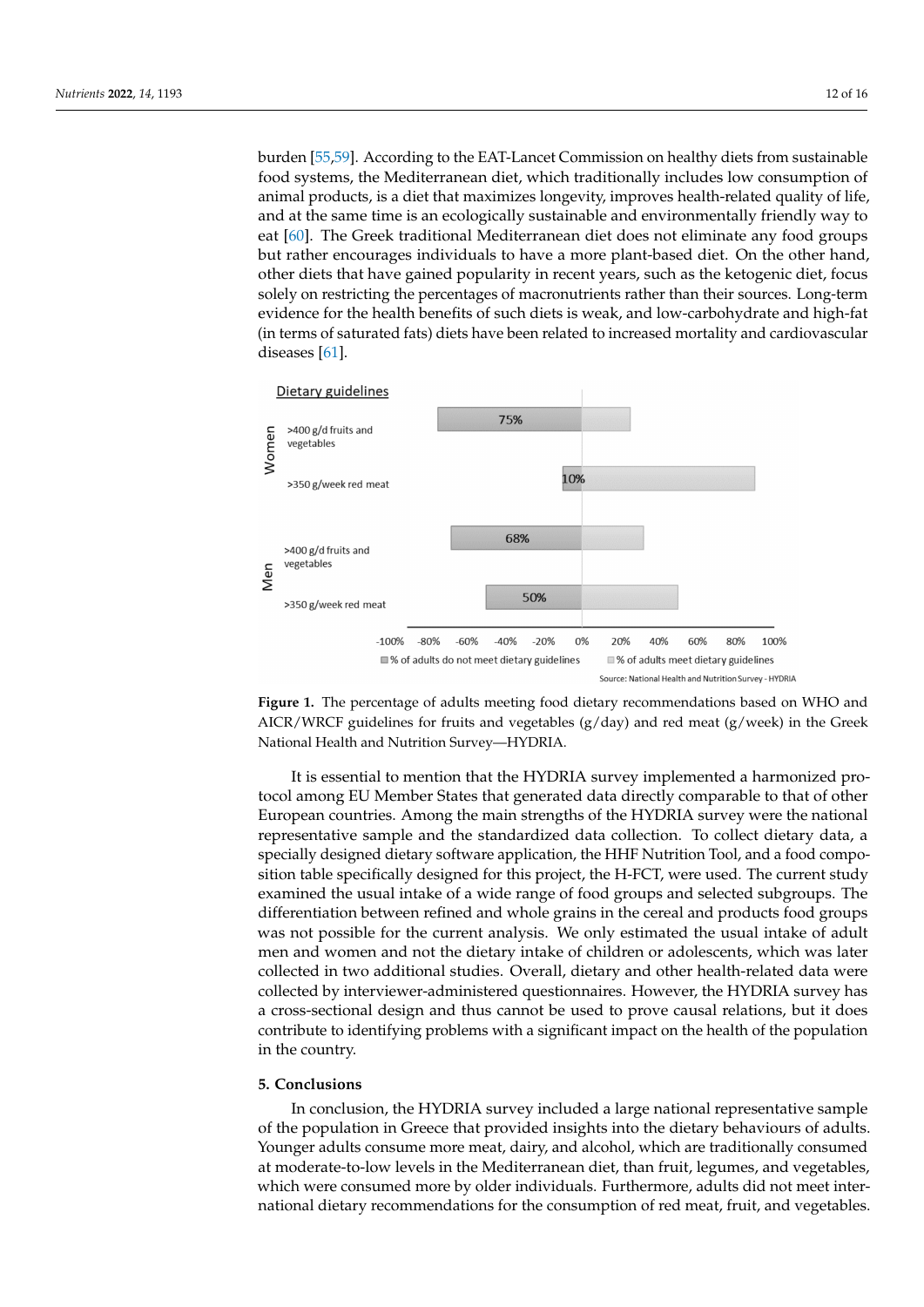Younger generations in Greece seem to move away from food choices included in the beneficial components of the Greek traditional Mediterranean diet at a time when other countries are modifying their diets to support the Mediterranean dietary pattern.

**Author Contributions:** G.M., E.P., E.V. and A.T. were responsible for the analysis and interpretation of the data and drafted the manuscript. E.P., E.V., E.M.P. and E.K. contributed to the data acquisition. All authors have read and agreed to the published version of the manuscript.

**Funding:** The National Health and Nutrition Survey -HYDRIA was co-financed by the European Social Fund of the European Union, national resources and the Hellenic Health Foundation (HHF).

**Institutional Review Board Statement:** The HYDRIA survey was approved by the Hellenic Health Foundation's Committee on Bioethics, and informed consent was obtained from all participants in accordance with the Declaration of Helsinki.

**Informed Consent Statement:** Informed consent was obtained from all subjects involved in the study.

**Data Availability Statement:** Not additional data available.

**Acknowledgments:** The authors are grateful to the members of the HYDRIA operational and fieldwork teams for their invaluable contribution to the study implementation. This study and the unique (for Greece) type of data collected could have not been made possible without the hard work of so many people who constituted the HYDRIA team and the more than 4000 survey participants. We would like to thank Victor Kipnis, Kevin Dodd, and Douglas Midthune from the Biometry Research Group of the Division of Cancer Prevention of the National Cancer Institute (NCI) for their precious advice on the implementation of the NCI methodology.

**Conflicts of Interest:** The authors declare no conflict of interest.

### **References**

- <span id="page-12-0"></span>1. World Health Organization. European Food and Nutrition Action Plan 2015. WHO Regional Office for Europe: Copenhagen, Denmark, 2015. Available online: [https://www.euro.who.int/\\_\\_data/assets/pdf\\_file/0003/294474/European-Food-Nutrition-](https://www.euro.who.int/__data/assets/pdf_file/0003/294474/European-Food-Nutrition-Action-Plan-20152020-en.pdf)[Action-Plan-20152020-en.pdf](https://www.euro.who.int/__data/assets/pdf_file/0003/294474/European-Food-Nutrition-Action-Plan-20152020-en.pdf) (accessed on 13 September 2021).
- <span id="page-12-1"></span>2. Rippin, H.; Hutchinson, J.; Evans, C.; Jewell, J.; Breda, J.; Cade, J. National nutrition surveys in Europe: A review on the current status in the 53 countries of the WHO European region. *Food Nutr. Res.* **2018**, *62*, 62. [\[CrossRef\]](http://doi.org/10.29219/fnr.v62.1362) [\[PubMed\]](http://www.ncbi.nlm.nih.gov/pubmed/29720930)
- <span id="page-12-2"></span>3. Hellenic Health Foundation. HYDRIA. Programme and targeted action on the diet and health of the Greek population: Development and implementation of methodology and documentation. 2017. Available online: [http://www.hhf-greece.](http://www.hhf-greece.gr/media/projects/hydria-results-eng.pdf) [gr/media/projects/hydria-results-eng.pdf](http://www.hhf-greece.gr/media/projects/hydria-results-eng.pdf) (accessed on 16 September 2021).
- <span id="page-12-3"></span>4. Martimianaki, G.N.A.; Papatesta, M.E.; Peppa, E.; Orfanos, P.; Trichopoulou, A. Methods and introductory results of the Greek national health and nutrition survey—HYDRIA. *Epidemiol. Biostat. Public Health* **2018**, *15*, 2. Available online: [https:](https://riviste.unimi.it/index.php/ebph/article/view/17382/15302) [//riviste.unimi.it/index.php/ebph/article/view/17382/15302](https://riviste.unimi.it/index.php/ebph/article/view/17382/15302) (accessed on 9 January 2022).
- <span id="page-12-4"></span>5. Karageorgou, D.; Magriplis, E.; Bakogianni, I.; Mitsopoulou, A.V.; Dimakopoulos, I.; Micha, R.; Michas, G.; Ntouroupi, T.; Tsaniklidou, S.M.; Argyri, K.; et al. Dietary patterns and cardiovascular disease in Greek adults: The Hellenic National Nutrition and Health Survey (HNNHS). *Nutr. Metab. Cardiovasc. Dis.* **2020**, *30*, 201–213. [\[CrossRef\]](http://doi.org/10.1016/j.numecd.2019.09.024) [\[PubMed\]](http://www.ncbi.nlm.nih.gov/pubmed/31761547)
- <span id="page-12-8"></span>6. Karageorgou, D.; Magriplis, E.; Mitsopoulou, A.; Dimakopoulos, I.; Bakogianni, I.; Micha, R.; Michas, G.; Chourdakis, M.; Ntouroupi, T.; Tsaniklidou, S.; et al. Dietary patterns and lifestyle characteristics in adults: Results from the Hellenic National Nutrition and Health Survey (HNNHS). *Public Health* **2019**, *171*, 76–88. [\[CrossRef\]](http://doi.org/10.1016/j.puhe.2019.03.013) [\[PubMed\]](http://www.ncbi.nlm.nih.gov/pubmed/31112835)
- <span id="page-12-5"></span>7. Magriplis, E.; Contributors, H.; Dimakopoulos, I.; Karageorgou, D.; Mitsopoulou, A.-V.; Bakogianni, I.; Micha, R.; Michas, G.; Ntouroupi, T.; Tsaniklidou, S.-M.; et al. Aims, design and preliminary findings of the Hellenic National Nutrition and Health Survey (HNNHS). *BMC Med. Res. Methodol.* **2019**, *19*, 1–13. [\[CrossRef\]](http://doi.org/10.1186/s12874-018-0655-y)
- <span id="page-12-6"></span>8. Touloumi, G.; Karakatsani, A.; Karakosta, A.; Sofianopoulou, E.; Koustenis, P.; Gavana, M.; Alamanos, Y.; Kantzanou, M.; Konstantakopoulos, G.; Chryssochoou, X.; et al. National Survey of Morbidity and Risk Factors (EMENO): Protocol for a Health Examination Survey Representative of the Adult Greek Population. *JMIR Res. Protoc.* **2019**, *8*, e10997. [\[CrossRef\]](http://doi.org/10.2196/10997)
- <span id="page-12-7"></span>9. Touloumi, G.; on behalf of the EMENO study group; Karakosta, A.; Kalpourtzi, N.; Gavana, M.; Vantarakis, A.; Kantzanou, M.; Hajichristodoulou, C.; Chlouverakis, G.; Tryp-sianis, G.; et al. High prevalence of cardiovascular risk factors in adults living in Greece: The EMENO National Health Examination Survey. *BMC Public Health* **2020**, *20*, 1–10. [\[CrossRef\]](http://doi.org/10.1186/s12889-020-09757-4)
- <span id="page-12-9"></span>10. Makrilakis, K.; Kalpourtzi, N.; Ioannidis, I.; Iraklianou, S.; Raptis, A.; Sotiropoulos, A.; Gavana, M.; Vantarakis, A.; Kantzanou, M.; Hadjichristodoulou, C.; et al. Prevalence of diabetes and pre-diabetes in Greece. Results of the First National Survey of Morbidity and Risk Factors (EMENO) study. *Diabetes Res. Clin. Pr.* **2021**, *172*, 108646. [\[CrossRef\]](http://doi.org/10.1016/j.diabres.2020.108646)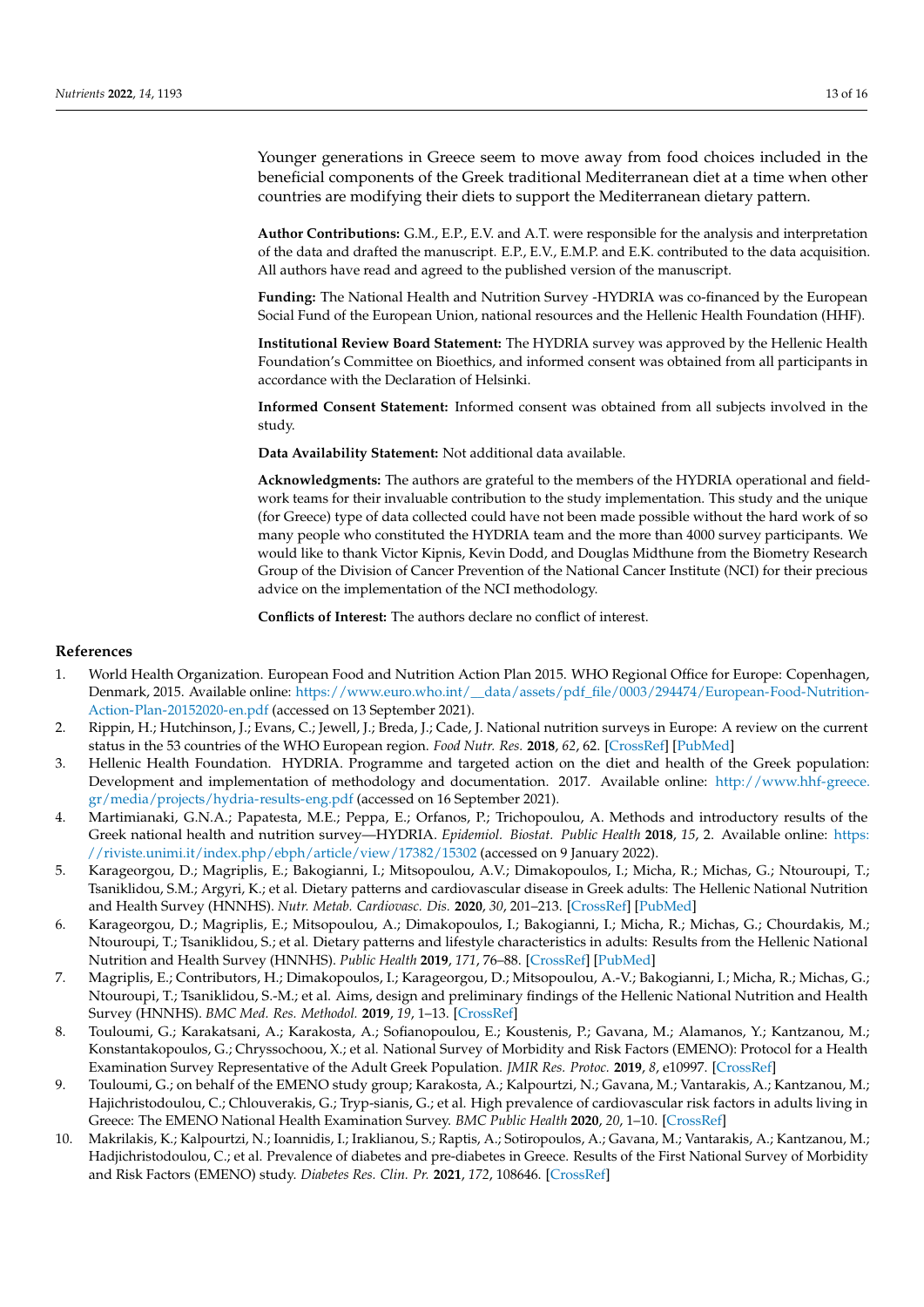- <span id="page-13-0"></span>11. Trichopoulou, A.O.P.; Valanou, E.; Martimianaki, G.; Peppa, E.; Androulidaki, A.; Anifantis, E.; Katsoulis, M.; Kritikou, M.; Pantzarlis, E.; Vidalis, P.; et al. The EFSA-funded collection of dietary and related data in the general population aged 10–74 years in Greece. *EFSA Supporting Publ.* **2018**, *15*, 1499E.
- <span id="page-13-1"></span>12. Valanou, E.; Naska, A.; Barbouni, A.; Katsoulis, M.; Peppa, E.; Vidalis, P.; Trichopoulou, A. Evaluation of food photographs assessing the dietary intake of children up to 10 years old. *Public Health Nutr.* **2018**, *21*, 888–895. [\[CrossRef\]](http://doi.org/10.1017/S1368980017003354)
- <span id="page-13-2"></span>13. Skourlis, N.; Patsis, I.; Martimianaki, G.; Peppa, E.; Trichopoulou, A.; Katsouyanni, K. Changes in the Dietary Habits of the Greek EPIC Cohort Participants during a 14-Year Follow-Up Period (1997–2011). *Nutrients* **2020**, *12*, 2148. [\[CrossRef\]](http://doi.org/10.3390/nu12072148) [\[PubMed\]](http://www.ncbi.nlm.nih.gov/pubmed/32707693)
- <span id="page-13-3"></span>14. Bousiou, A.; Konstantopoulou, K.; Martimianaki, G.; Peppa, E.; Trichopoulou, A.; Polychronopoulou, A.; Halazonetis, D.J.; Schimmel, M.; Kossioni, A.E. Oral factors and adherence to Mediterranean diet in an older Greek population. *Aging Clin. Exp. Res.* **2021**, *33*, 1–8. [\[CrossRef\]](http://doi.org/10.1007/s40520-021-01861-8) [\[PubMed\]](http://www.ncbi.nlm.nih.gov/pubmed/33893988)
- 15. Koutsonida, M.; Kanellopoulou, A.; Markozannes, G.; Gousia, S.; Doumas, M.T.; Sigounas, D.E.; Tzovaras, V.T.; Vakalis, K.; Tzoulaki, I.; Evangelou, E.; et al. Adherence to Mediterranean Diet and Cognitive Abilities in the Greek Cohort of Epirus Health Study. *Nutrients* **2021**, *13*, 3363. [\[CrossRef\]](http://doi.org/10.3390/nu13103363)
- <span id="page-13-4"></span>16. Tsiampalis, T.; Faka, A.; Kouvari, M.; Psaltopoulou, T.; Pitsavos, C.; Chalkias, C.; Panagiotakos, D.B. The impact of socioeconomic and environmental determinants on Mediterranean diet adherence: A municipal-level spatial analysis in Athens metropolitan area, Greece. *Int. J. Food Sci. Nutr.* **2021**, *72*, 259–270. [\[CrossRef\]](http://doi.org/10.1080/09637486.2020.1791057) [\[PubMed\]](http://www.ncbi.nlm.nih.gov/pubmed/32657627)
- <span id="page-13-5"></span>17. Willett, W.C.; Sacks, F.; Trichopoulou, A.; Drescher, G.; Ferro-Luzzi, A.; Helsing, E.; Trichopoulos, D. Mediterranean diet pyramid: A cultural model for healthy eating. *Am. J. Clin. Nutr.* **1995**, *61*, 1402S–1406S. [\[CrossRef\]](http://doi.org/10.1093/ajcn/61.6.1402S)
- <span id="page-13-6"></span>18. European Health Examination Survey. *Guidelines for Health Examination Surveys: The EHES Manual*, 2nd ed.; European Health Examination Survey: Helsinki, Finland, 2016. Available online: <http://www.ehes.info/manuals.htm#manual> (accessed on 13 September 2021).
- <span id="page-13-7"></span>19. European Food Safety Authority. Guidance on the EU Menu methodology. *EFSA J.* **2014**, *12*, 3944.
- <span id="page-13-8"></span>20. LanguaL™—The International Framework for Food Description. LanguaL™ is a Food Description Thesaurus. Available online: <http://www.langual.org/> (accessed on 8 December 2021).
- <span id="page-13-9"></span>21. Naska, A.; Valanou, E.; Peppa, E.; Katsoulis, M.; Barbouni, A.; Trichopoulou, A. Evaluation of a digital food photography atlas used as portion size measurement aid in dietary surveys in Greece. *Public Health Nutr.* **2016**, *19*, 2369–2376. [\[CrossRef\]](http://doi.org/10.1017/S1368980016000227)
- <span id="page-13-10"></span>22. Ambrus, A.; Árpád; Horváth, Z.; Farkas, Z.; Dorogházi, E.; Cseh, J.; Petrova, S.; Dimitrov, P.; Duleva, V.; Rangelova, L.; et al. Pilot study in the view of a Pan-European dietary survey—Adolescents, adults and elderly. *EFSA Support. Publ.* **2013**, *10*, 508. [\[CrossRef\]](http://doi.org/10.2903/sp.efsa.2013.EN-508)
- <span id="page-13-11"></span>23. EuroFIR. European Food Information Resource. List of EuroFIR Databases. Databases available on FoodExplorer. Available online: <https://www.eurofir.org/food-information/food-composition-databases/> (accessed on 12 December 2021).
- <span id="page-13-12"></span>24. Trichopoulou, A.G.K. *Composition Tables of Foods and Greek Dishes*, 3rd ed.; Parisianou Publications: Athens, Greece, 2004.
- <span id="page-13-13"></span>25. Black, A.E. Critical evaluation of energy intake using the Goldberg cut-off for energy intake:basal metabolic rate: A practical guide to its calculation, use and limitations. *Int. J. Obes.* **2000**, *24*, 1119–1130. [\[CrossRef\]](http://doi.org/10.1038/sj.ijo.0801376)
- 26. Goldberg, G.R.; Black, A.E.; Jebb, S.A.; Cole, T.J.; Murgatroyd, P.R.; Coward, W.A.; Prentice, A.M. Critical evaluation of energy intake data using fundamental principles of energy physiology: Derivation of cut-off limits to identify under-recording. *Eur. J. Clin. Nutr.* **1991**, *45*, 569–581.
- <span id="page-13-14"></span>27. Schofield, W.N. Predicting basal metabolic rate, new standards and review of previous work. *Hum. Nutr. Clin. Nutr.* **1985**, *39* (Suppl. 1), 5–41. [\[PubMed\]](http://www.ncbi.nlm.nih.gov/pubmed/4044297)
- <span id="page-13-15"></span>28. Ainsworth, B.E.; Haskell, W.L.; Herrmann, S.D.; Meckes, N.; Bassett, D.R.; Tudor-Locke, C.; Leon, A.S. 2011 Compendium of Physical Activities: A second update of codes and MET values. *Med. Sci. Sports Exerc.* **2011**, *43*, 1575–1581. [\[CrossRef\]](http://doi.org/10.1249/MSS.0b013e31821ece12) [\[PubMed\]](http://www.ncbi.nlm.nih.gov/pubmed/21681120)
- <span id="page-13-16"></span>29. European Food Safety Authority. General principles for the collection of national food consumption data in the view of a pan-European dietary survey. *EFSA J.* **2009**, *7*, 1435. [\[CrossRef\]](http://doi.org/10.2903/j.efsa.2009.1435)
- <span id="page-13-17"></span>30. Tooze, J.A.; Kipnis, V.; Buckman, D.W.; Carroll, R.J.; Freedman, L.S.; Guenther, P.M.; Krebs-Smith, S.M.; Subar, A.F.; Dodd, K.W. A mixed-effects model approach for estimating the distribution of usual intake of nutrients: The NCI method. *Stat. Med.* **2010**, *29*, 2857–2868. [\[CrossRef\]](http://doi.org/10.1002/sim.4063)
- 31. Tooze, J.A.; Midthune, D.; Dodd, K.W.; Freedman, L.S.; Krebs-Smith, S.M.; Subar, A.F.; Guenther, P.M.; Carroll, R.J.; Kipnis, V. A New Statistical Method for Estimating the Usual Intake of Episodically Consumed Foods with Application to Their Distribution. *J. Am. Diet. Assoc.* **2006**, *106*, 1575–1587. [\[CrossRef\]](http://doi.org/10.1016/j.jada.2006.07.003) [\[PubMed\]](http://www.ncbi.nlm.nih.gov/pubmed/17000190)
- <span id="page-13-18"></span>32. Kipnis, V.; Subar, A.F.; Midthune, D.; Freedman, L.S.; Ballard-Barbash, R.; Troiano, R.P.; Bingham, S.; Schoeller, D.A.; Schatzkin, A.; Carroll, R.J. Structure of Dietary Measurement Error: Results of the OPEN Biomarker Study. *Am. J. Epidemiol.* **2003**, *158*, 14–21, discussion 22–16. [\[CrossRef\]](http://doi.org/10.1093/aje/kwg091)
- <span id="page-13-19"></span>33. Trichopoulou, A.; Costacou, T.; Bamia, C.; Trichopoulos, D. Adherence to a Mediterranean Diet and Survival in a Greek Population. *N. Engl. J. Med.* **2003**, *348*, 2599–2608. [\[CrossRef\]](http://doi.org/10.1056/NEJMoa025039)
- <span id="page-13-20"></span>34. Guenther, P.M.; Kirkpatrick, S.; Reedy, J.; Krebs-Smith, S.M.; Buckman, D.W.; Dodd, K.W.; Casavale, K.O.; Carroll, R.J. The Healthy Eating Index-2010 Is a Valid and Reliable Measure of Diet Quality According to the 2010 Dietary Guidelines for Americans. *J. Nutr.* **2014**, *144*, 399–407. [\[CrossRef\]](http://doi.org/10.3945/jn.113.183079)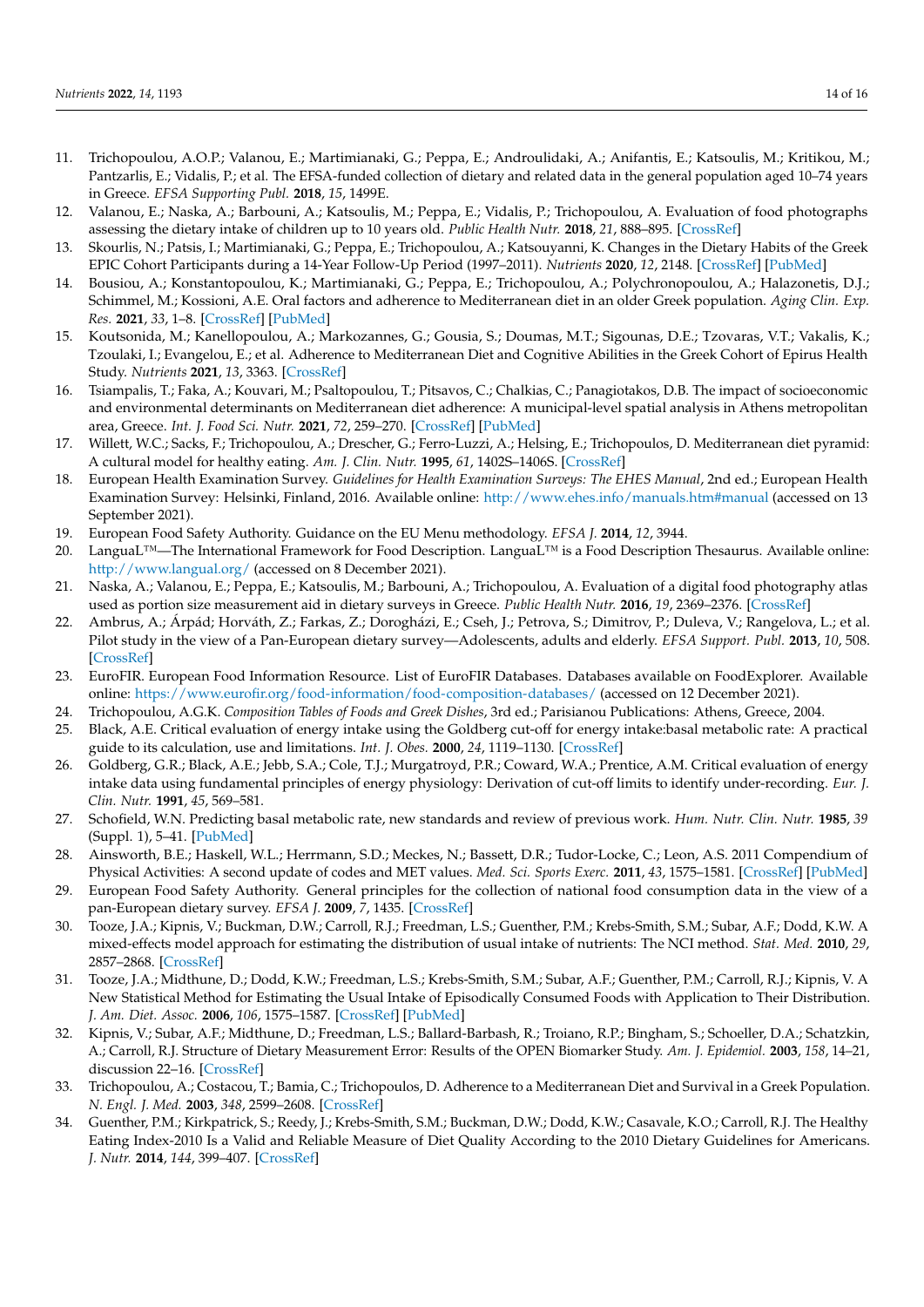- <span id="page-14-0"></span>35. Zhang, S.; Carroll, R.J.; Midthune, D.; Guenther, P.M.; Krebs-Smith, S.M.; Kipnis, V.; Dodd, K.W.; Buckman, D.W.; Tooze, J.A.; Freedman, L. A new multivariate measurement error model with zero-inflated dietary data, and its application to dietary assessment. *Ann. Appl. Stat.* **2011**, *5*, 1456–1487. [\[CrossRef\]](http://doi.org/10.1214/10-AOAS446)
- <span id="page-14-1"></span>36. Naska, A.O.P.; Chloptsios, Y.; Trichopoulou, A. Dietary habits in Greece: The European Prospective Investigation into Cancer and nutrition (the EPIC project). *Arch. Hell. Med.* **2005**, *22*, 259–269.
- <span id="page-14-2"></span>37. Benetou, V.; Trichopoulou, A.; Orfanos, P.; Naska, A.; Lagiou, P.; Boffetta, P.; Trichopoulos, D. Conformity to traditional Mediterranean diet and cancer incidence: The Greek EPIC cohort. *Br. J. Cancer* **2008**, *99*, 191–195. [\[CrossRef\]](http://doi.org/10.1038/sj.bjc.6604418) [\[PubMed\]](http://www.ncbi.nlm.nih.gov/pubmed/18594542)
- 38. Dilis, V.; Katsoulis, M.; Lagiou, P.; Trichopoulos, D.; Naska, A.; Trichopoulou, A. Mediterranean diet and CHD: The Greek European Prospective Investigation into Cancer and Nutrition cohort. *Br. J. Nutr.* **2012**, *108*, 699–709. [\[CrossRef\]](http://doi.org/10.1017/S0007114512001821) [\[PubMed\]](http://www.ncbi.nlm.nih.gov/pubmed/22894912)
- 39. Magriplis, E.; Panagiotakos, D.; Kyrou, I.; Tsioufis, C.; Mitsopoulou, A.-V.; Karageorgou, D.; Dimakopoulos, I.; Bakogianni, I.; Chourdakis, M.; Micha, R.; et al. Presence of Hypertension Is Reduced by Mediterranean Diet Adherence in All Individuals with a More Pronounced Effect in the Obese: The Hellenic National Nutrition and Health Survey (HNNHS). *Nutrients* **2020**, *12*, 853. [\[CrossRef\]](http://doi.org/10.3390/nu12030853) [\[PubMed\]](http://www.ncbi.nlm.nih.gov/pubmed/32209978)
- <span id="page-14-3"></span>40. Panagiotakos, D.; Pitsavos, C.; Chrysohoou, C.; Palliou, K.; Lentzas, I.; Skoumas, I.; Stefanadis, C. Dietary patterns and 5-year incidence of cardiovascular disease: A multivariate analysis of the ATTICA study. *Nutr. Metab. Cardiovasc. Dis.* **2009**, *19*, 253–263. [\[CrossRef\]](http://doi.org/10.1016/j.numecd.2008.06.005) [\[PubMed\]](http://www.ncbi.nlm.nih.gov/pubmed/18722096)
- <span id="page-14-4"></span>41. Couto, E.; Boffetta, P.; Lagiou, P.; Ferrari, P.; Buckland, G.; Overvad, K.; Dahm, C.; Tjonneland, A.; Olsen, A.; Clavelchapelon, F.; et al. Mediterranean dietary pattern and cancer risk in the EPIC cohort. *Br. J. Cancer* **2011**, *104*, 1493–1499. [\[CrossRef\]](http://doi.org/10.1038/bjc.2011.106) [\[PubMed\]](http://www.ncbi.nlm.nih.gov/pubmed/21468044)
- 42. Fung, T.T.; Stampfer, M.J.; Manson, J.E.; Rexrode, K.M.; Willett, W.C.; Hu, F.B. Prospective Study of Major Dietary Patterns and Stroke Risk in Women. *Stroke* **2004**, *35*, 2014–2019. [\[CrossRef\]](http://doi.org/10.1161/01.STR.0000135762.89154.92) [\[PubMed\]](http://www.ncbi.nlm.nih.gov/pubmed/15232120)
- 43. Heidemann, C.; Schulze, M.B.; Franco, O.; van Dam, R.; Mantzoros, C.S.; Hu, F.B. Dietary Patterns and Risk of Mortality from Cardiovascular Disease, Cancer, and All Causes in a Prospective Cohort of Women. *Circulation* **2008**, *118*, 230–237. [\[CrossRef\]](http://doi.org/10.1161/CIRCULATIONAHA.108.771881)
- 44. Pala, V.; Krogh, V.; Berrino, F.; Sieri, S.; Grioni, S.; Tjonneland, A.; Olsen, A.; Jakobsen, M.U.; Overvad, K.; Clavel-Chapelon, F.; et al. Meat, eggs, dairy products, and risk of breast cancer in the European Prospective Investigation into Cancer and Nutrition (EPIC) cohort. *Am. J. Clin. Nutr.* **2009**, *90*, 602–612. [\[CrossRef\]](http://doi.org/10.3945/ajcn.2008.27173)
- <span id="page-14-11"></span>45. Rohrmann, S.; Overvad, K.; Bueno-De-Mesquita, H.B.; Jakobsen, M.U.; Egeberg, R.; Tjønneland, A.; Nailler, L.; Boutron-Ruault, M.-C.; Clavel-Chapelon, F.; Krogh, V.; et al. Meat consumption and mortality—Results from the European Prospective Investigation into Cancer and Nutrition. *BMC Med.* **2013**, *11*, 63. [\[CrossRef\]](http://doi.org/10.1186/1741-7015-11-63)
- <span id="page-14-5"></span>46. Trichopoulou, A.; Orfanos, P.; Norat, T.; Bueno-De-Mesquita, B.; Ocké, M.C.; Peeters, P.H.; Van Der Schouw, Y.T.; Boeing, H.; Hoffmann, K.; Boffetta, P.; et al. Modified Mediterranean diet and survival: EPIC-elderly prospective cohort study. *BMJ* **2005**, *330*, 991. [\[CrossRef\]](http://doi.org/10.1136/bmj.38415.644155.8F)
- <span id="page-14-6"></span>47. Mertens, E.; Kuijsten, A.; Dofková, M.; Mistura, L.; D'Addezio, L.; Turrini, A.; Dubuisson, C.; Favret, S.; Havard, S.; Trolle, E.; et al. Geographic and socioeconomic diversity of food and nutrient intakes: A comparison of four European countries. *Eur. J. Nutr.* **2019**, *58*, 1475–1493. [\[CrossRef\]](http://doi.org/10.1007/s00394-018-1673-6) [\[PubMed\]](http://www.ncbi.nlm.nih.gov/pubmed/29594476)
- <span id="page-14-7"></span>48. Rippin, H.L.; Hutchinson, J.; Jewell, J.; Breda, J.J.; Cade, J.E. Adult Nutrient Intakes from Current National Dietary Surveys of European Populations. *Nutreints* **2017**, *9*, 1288. [\[CrossRef\]](http://doi.org/10.3390/nu9121288) [\[PubMed\]](http://www.ncbi.nlm.nih.gov/pubmed/29186935)
- <span id="page-14-8"></span>49. European Food Safety Authority. Dietary Reference Values for the EU. DRV Finder. Available online: [https://multimedia.efsa.](https://multimedia.efsa.europa.eu/drvs/index.htm) [europa.eu/drvs/index.htm](https://multimedia.efsa.europa.eu/drvs/index.htm) (accessed on 13 September 2021).
- <span id="page-14-9"></span>50. Agostoni, C.; Bresson, J.-L.; Fairweather-Tait, S.; Flynn, A.; Golly, I.; Korhonen, H.; Lagiou, P.; Løvik, M.; Marchelli, R.; Martin, A.; et al. Scientific Opinion on Dietary Reference Values for protein. EFSA Panel on Dietetic Products, Nutrition and Allergies (NDA). *EFSA J.* **2012**, *10*, 2557.
- 51. Joint WHO/FAO/UNU Expert Consultation. Protein and Amino Acid Requirements in Human Nutrition. *World Health Organ. Tech. Rep. Ser.* **2007**, *935*, 1–265.
- 52. Trumbo, P.; Schlicker, S.; Yates, A.A.; Poos, M.; Food and Nutrition Board of the Institute of Medicine; The National Academies. Dietary Reference Intakes for Energy, Carbohydrate, Fiber, Fat, Fatty Acids, Cholesterol, Protein and Amino Acids. *J. Am. Diet. Assoc.* **2002**, *102*, 1621–1630. [\[CrossRef\]](http://doi.org/10.1016/S0002-8223(02)90346-9)
- 53. Richter, M.; Baerlocher, K.; Bauer, J.M.; Elmadfa, I.; Heseker, H.; Leschik-Bonnet, E.; Stangl, G.; Volkert, D.; Stehle, P.; on behalf of the German Nutrition Society (DGE). Revised Reference Values for the Intake of Protein. *Ann. Nutr. Metab.* **2019**, *74*, 242–250. [\[CrossRef\]](http://doi.org/10.1159/000499374)
- <span id="page-14-10"></span>54. Nordic Council of Ministers. *Nordic Nutrition Recommendations 2012: Integrating Nutrition and Physical Activity*, 5th ed.; Nordic Council of Ministers: Copenhagen, Denmark, 2014; pp. 349–384.
- <span id="page-14-12"></span>55. World Health Organization. Healthy Diet. Fact Sheet N◦394. Available online: [https://www.who.int/docs/default-source/](https://www.who.int/docs/default-source/healthy-diet/healthy-diet-fact-sheet-394.pdf) [healthy-diet/healthy-diet-fact-sheet-394.pdf](https://www.who.int/docs/default-source/healthy-diet/healthy-diet-fact-sheet-394.pdf) (accessed on 13 September 2021).
- <span id="page-14-13"></span>56. World Cancer Research Fund; American Institute for Cancer Research. Continuous Update Project Expert Report Recommendations and public health and policy implications. 2018. Available online: <https://www.wcrf.org/dietandcancer> (accessed on 13 September 2021).
- <span id="page-14-14"></span>57. Elmadfa, I.; Meyer, A.; Nowak, V.; Hasenegger, V.; Putz, P.; Verstraeten, R.; Remaut-DeWinter, A.M.; Kolsteren, P.; Dostálová, J.; Dlouhý, P.; et al. European nutrition and health report 2009. *Forum Nutr.* **2009**, *62*, 1–405.